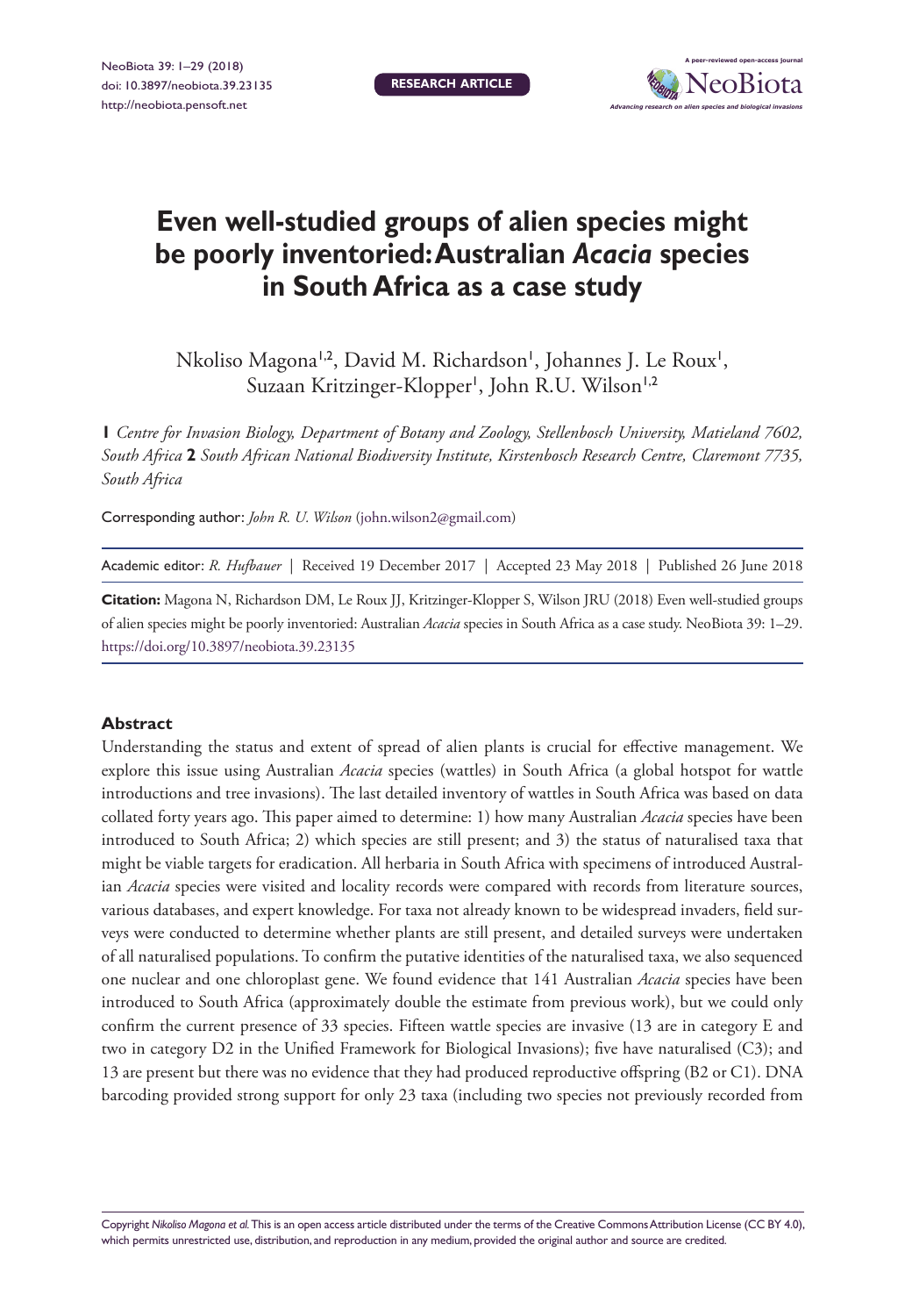South Africa), the current name ascribed was not supported for three species and, for a further three species, there was no voucher specimen on GenBank against which their identity could be checked. Given the omissions and errors found during this systematic re-evaluation of historical records, it is clear that analyses of the type conducted here are crucial if the status of even well-studied groups of alien taxa is to be accurately determined.

#### **Keywords**

Biological invasions, herbaria, inventory, invasive species, management plan, tree invasions, alien species lists

## **Introduction**

Every country needs up-to-date lists of introduced species to ensure that management actions are directed appropriately to deal with taxa at all stages of the introductionnaturalisation-invasion continuum (Latombe et al. 2017, McGeoch et al. 2012, Regan et al. 2002). Several types of errors and biases typically exist in such species lists. These include: insufficient survey information, inappropriate data resolution, undocumented data, inaccessible data, lack of sufficient information on native range distribution, incomplete information, misidentifications, unresolved ambiguities in the nomenclature, and un-described taxa (Latombe et al. 2017, McGeoch et al. 2012, Regan et al. 2002). For plants, sources of these errors and biases in the published literature, in museums, and in herbaria need to be assessed to create more comprehensive, accurate and reliable databases to inform management.

Australian *Acacia* species (wattles) are a good group to address the dimensions of these problems because: 1) introductions and plantings of species in this group have been fairly well documented; 2) wattles are amongst the most widely transferred tree species and well-studied invasive plant species in the world; and 3) wattles are often a priority for management (Marais et al. 2004), given the substantial negative impacts they can cause and the difficulties of controlling established invasions (Wilson et al. 2011).

Wattles have been introduced to many parts of the world for many purposes (Le Maitre et al. 2002, Kull and Tassin 2012) and they have played a major role in improving the livelihoods of communities (Kull et al. 2011, van Wilgen et al. 2011) and in economic growth (Griffin et al. 2011, Richardson et al. 2011). Despite these benefits, some wattle species have also become widespread invaders, threatening biodiversity by transforming ecosystems (Le Maitre et al. 2000, 2011).

Throughout this paper, we use the terms "Australian *Acacia* species" or "wattles" to refer to species formerly grouped in *Acacia* subgenus *Phyllodineae*, although several of these species (e.g. *A. koa* and *A. simplex*) do not actually have an Australian native range. We do not, however, consider species formerly grouped in other subgenera (e.g. even though *A. bidwilli* was formerly grouped in *Acacia* subgenus *Acacia*, is native to Australia and has been recorded as being introduced to South Africa, it is not part of this analysis). Richardson et al. (2011) estimated that of the 1022 wattle species formally described as of October 2010, at least 38% of these are known to have been moved by humans to areas outside their native ranges, at least 71 have become naturalised, and at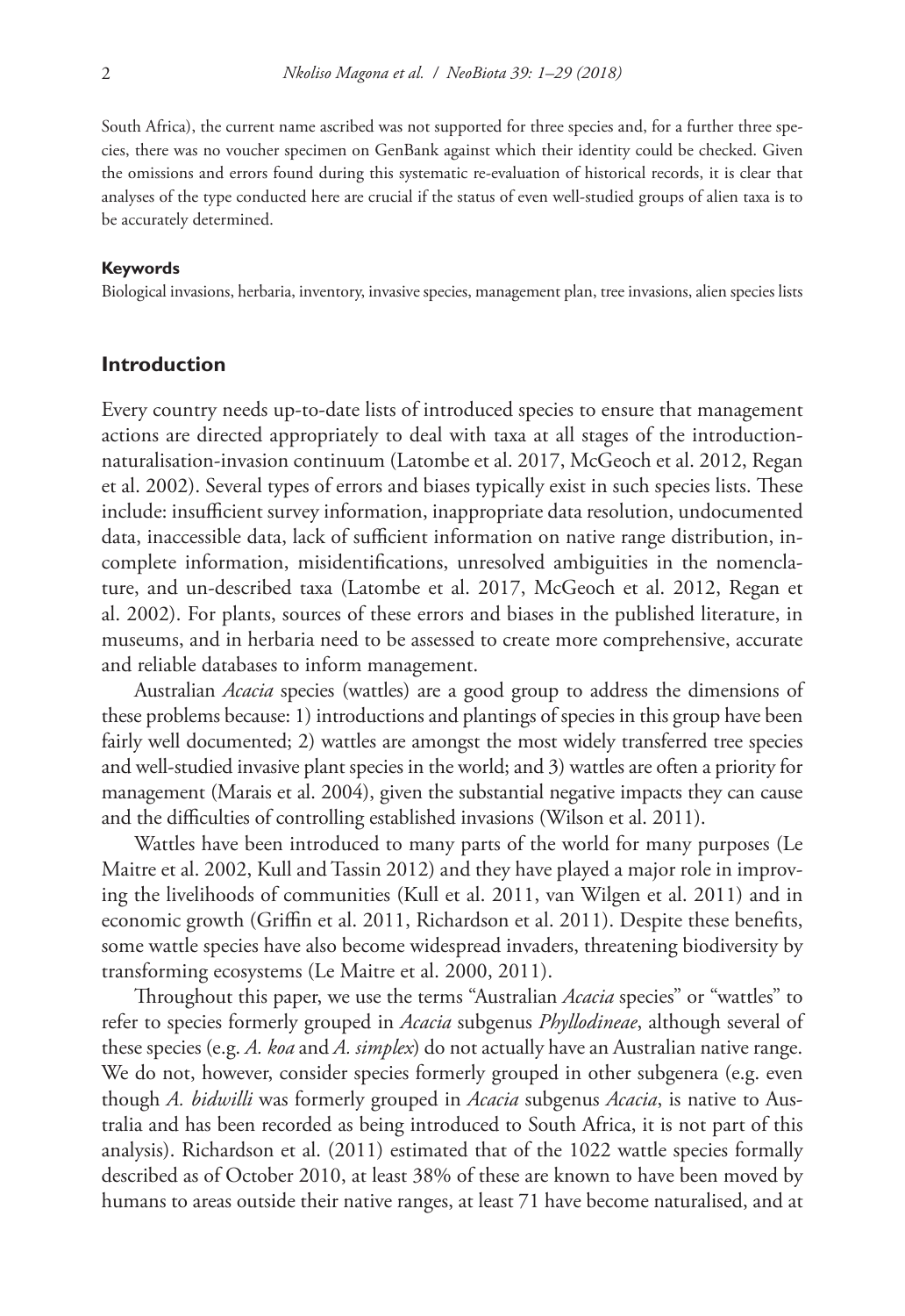least 23 have become invasive (i.e. have spread over substantial distances from planting sites) (see also Rejmánek and Richardson 2013).

Knowledge of the introduction history of these species is crucial for understanding and predicting their performance (Wilson et al. 2011) and to guide management strategies (van Wilgen et al. 2011). The long history of introductions and widespread dissemination of Australian *Acacia* species around the world has created opportunities to investigate factors that drive the success and failure of introductions, and to determine how native species respond to such events (Castro-Díez et al. 2011, Richardson et al. 2011).

South Africa has a long history of wattle introductions. Several species (notably *A. cyclops*, *A. longifolia* and *A. saligna*) were introduced in the early 18th century by the Cape Colonial Secretary to stabilise dunes near Cape Town (Ross 1975, Poynton 2009); and, a few decades later, several species, e.g. *A. decurrens*, *A. mearnsii*, and *A. melanoxylon*, were introduced for timber production (Poynton 2009). Where these species were planted for forestry, native vegetation was removed to allow the acacias to establish without competition (Richardson and Rejmánek 2011). In the early 19<sup>th</sup> century, several other species were introduced for ornamental purposes, e.g. *A. baileyana*, *A. elata*, and *A. podalyriifolia* (Donaldson et al. 2014a, b). As a result of this long and varied history, South Africa has the greatest recorded diversity of Australian *Acacia* species introductions and the most widespread wattle invasions of anywhere in the world (Richardson et al. 2011, Richardson and Rejmánek 2011, Rejmánek and Richardson 2013).

The history of wattle species introduced and planted for forestry purposes in South Africa was reviewed by Poynton (2009). However, the information on which this assessment was based was collated in the 1970s and needs updating. For example, recent surveys have shown that some species are much more abundant and widespread than previously thought (e.g. *A. paradoxa*; Zenni et al. 2009), and several species that were not listed by Poynton (2009) are now invasive (e.g. *A. stricta*; Kaplan et al. 2014).

Despite several decades of intensive management of invasive wattles in South Africa (van Wilgen et al. 2011, 2016), we know little about species other than those with substantial commercial value and those that are well-established invaders. What is known, however, is that invasions of Australian *Acacia* species are still increasing in geographical extent, abundance, and magnitude of impact (Henderson and Wilson 2017). Even the most widespread invasive species have not reached all potentially invasible sites (Rouget et al. 2004) and many naturalised species only began spreading recently (e.g. Zenni et al. 2009, Kaplan et al. 2012, 2014). Rouget et al. (2016) quantified different aspects of this "invasion debt" for wattles and found that southern Africa has a large invasion debt. If the invasion debt were realised, there will be a substantial escalation in the overall ecological and economic impacts of wattles (Richardson et al. 2015).

Richardson et al. (2011) reported that about 70 species of Australian *Acacia* species are known to have been introduced to South Africa, some as early as the 1830s (Adamson 1938, Poynton 2009). Fourteen species are currently considered invasive in the country (Rejmánek and Richardson 2013). There are also records of naturalised populations of *A. adunca*, *A. cultriformis*, *A. fimbriata*, *A. pendula*, *A. viscidula*, (Wilson et al. 2011, van Wilgen et al. 2011) and there are localised populations of what has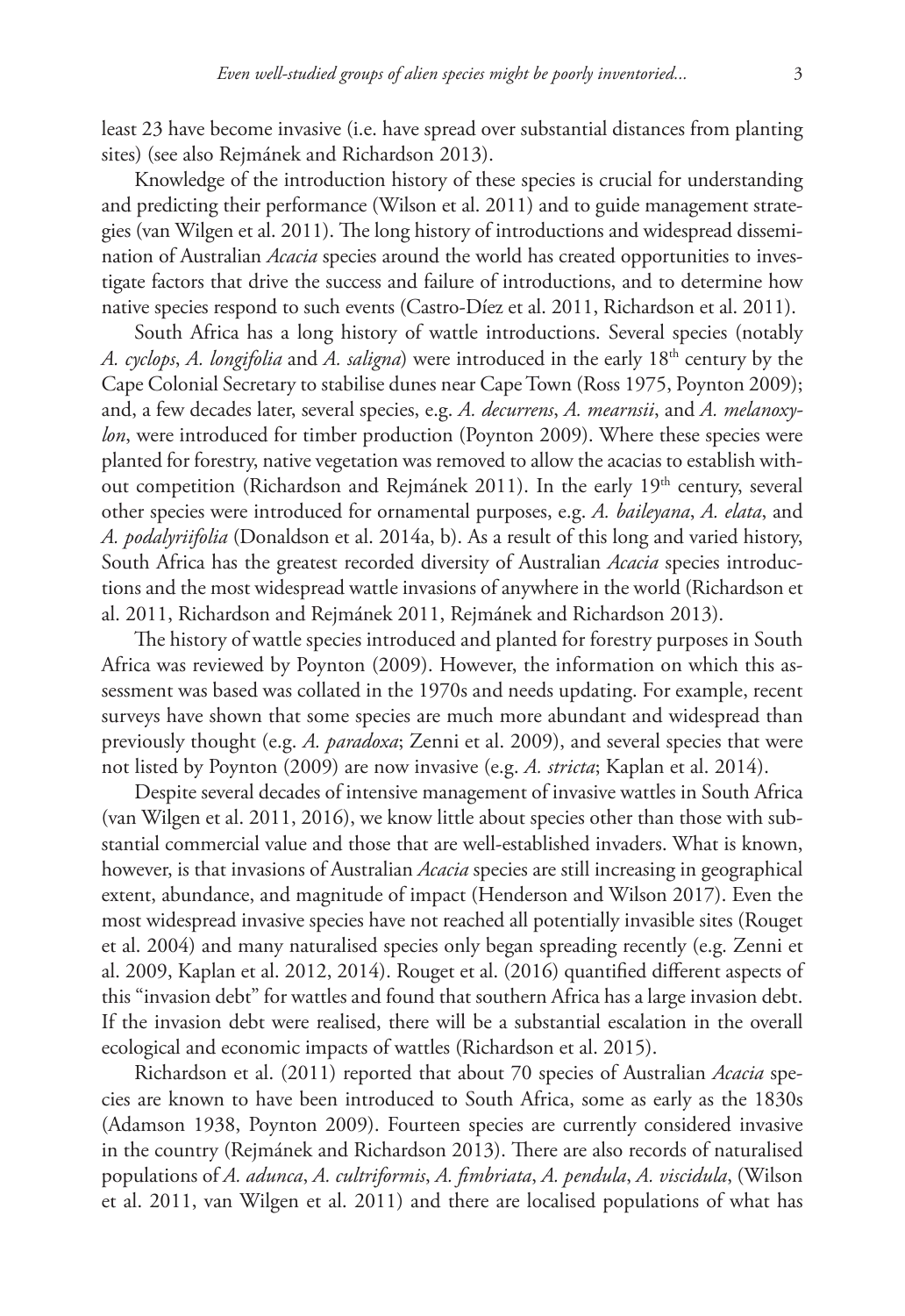been termed "*A. retinodes*" (which is likely *A. provincialis* – see Table 1) and *A. ulicifolia* (Wilson et al. 2011, van Wilgen et al. 2011). The identification of these naturalised species remains to be verified, and the status of other species reported in the country is unknown. This study therefore set out to determine: 1) how many Australian *Acacia* species have been introduced to South Africa; 2) which species are still present; and 3) what is the extent of naturalised populations.

## **Methods**

#### **Creating a list of species that have been introduced into South Africa**

We reviewed formal literature sources (e.g. Poynton et al. 2009; Street 1962), student theses, and unpublished records documenting Australian acacias in South Africa. All relevant herbaria, museums, and botanical gardens in South Africa with specimens or collections of Australian *Acacia* species were also visited or consulted. Literature and online databases were searched using the genus and species name as a search term to collate information on specimens from other herbaria around the world that were previously recorded in South Africa (e.g. [www.worldwidewattle.com;](http://www.worldwidewattle.com) [http://newposa.san](http://newposa.sanbi.org)[bi.org](http://newposa.sanbi.org); [www.gbif.org](http://www.gbif.org); and [www.ildis.org/\)](http://www.ildis.org/). The dataset was expanded with data from other sources that list introduced species distributions in southern Africa, including: 1) the Southern African Plant Invaders Atlas (SAPIA, Henderson and Wilson 2017); 2) I-Spot [\(http://www.ispot.org.za/\)](http://www.ispot.org.za/); and 3) the National Herbarium Computerized Information System (PRECIS online database [http://newposa.sanbi.org/;](http://newposa.sanbi.org/) Morris and Glen 1978). Locality records from herbaria data were compared with records in literature sources, databases and experts to obtain updated locality records. Data collected from different sources were filtered and duplicates were removed.

During herbaria visits, we followed a standard protocol for dealing with records of Australian acacias (Fig. 1). Records with precise coordinates were noted and added to the locality list. Google Earth was used to find the likely locality of the *Acacia* plants. Landowners and managers were contacted, and field surveys were conducted to search for plants. For records with imprecise locality description and no coordinates, the source of the record was consulted.

#### **Determining which species are still present**

After compiling the list of introduction sites for wattles in South Africa, we conducted field surveys to confirm whether species were still present. We also specifically looked for locations where many species had been cultivated (e.g. arboreta and forestry trial plantations) to determine whether other taxa that have not been formally recorded were present. In cases where a location was provided but precise co-ordinates were not given, we consulted relevant officials (e.g. local conservation officers).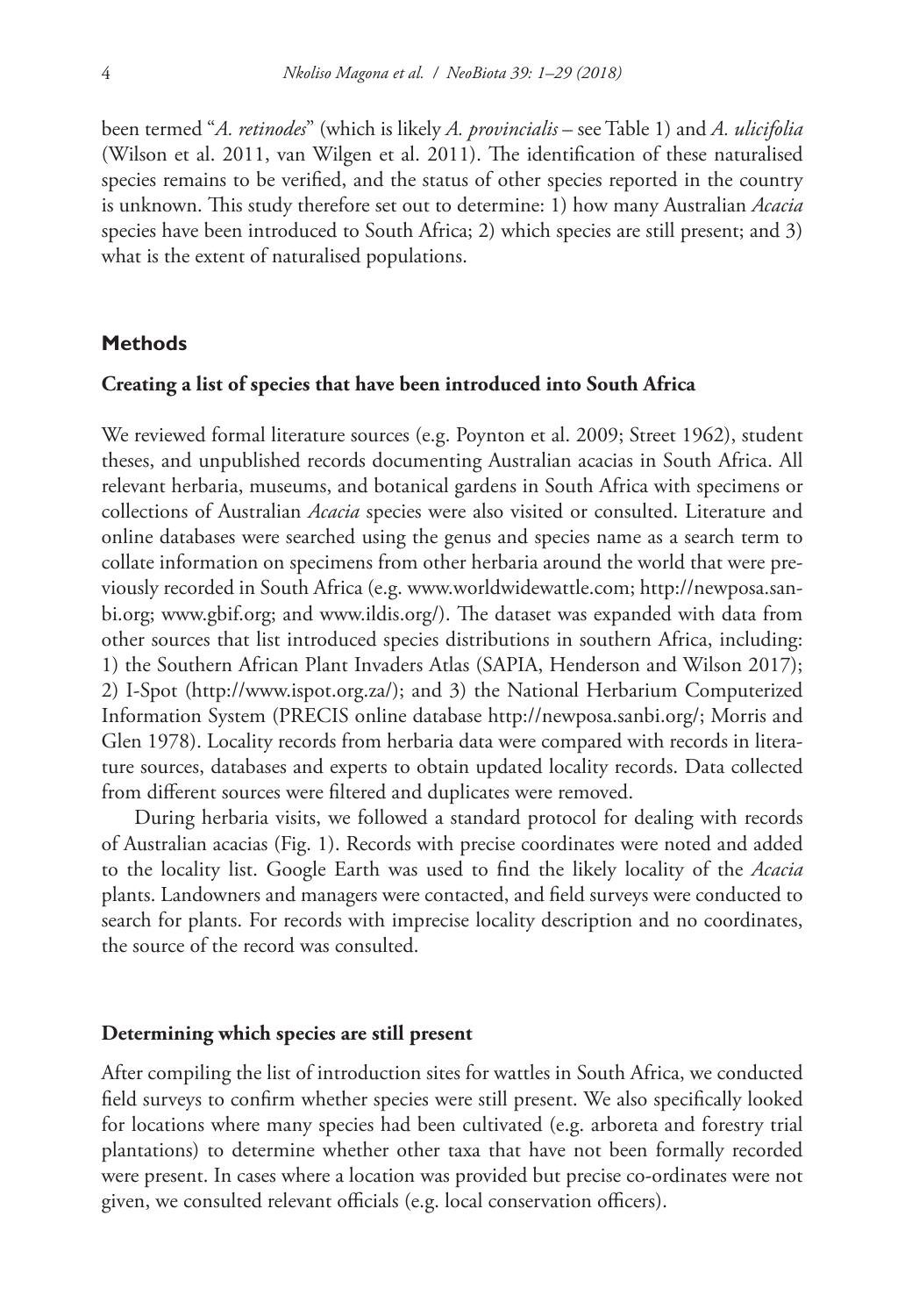

**Figure 1.** The protocol used in this paper for dealing with records of Australian *Acacia* species in South Africa. The protocol resulted both in an inventory of species in South Africa and recommendations for incursion response.

When comparing different lists, it was also possible to determine the types of errors (e.g. human error and species identification) in the lists (e.g. Jacobs et al. 2017). To this end, we examined 214 herbarium specimens and specifically checked the identities for 59 of these.

Many *Acacia* species are morphologically very similar and it is difficult to identify some taxa based on herbarium specimens and morphology alone. If the identity of a taxon collected in the field was not known or, if the identity of a taxon had not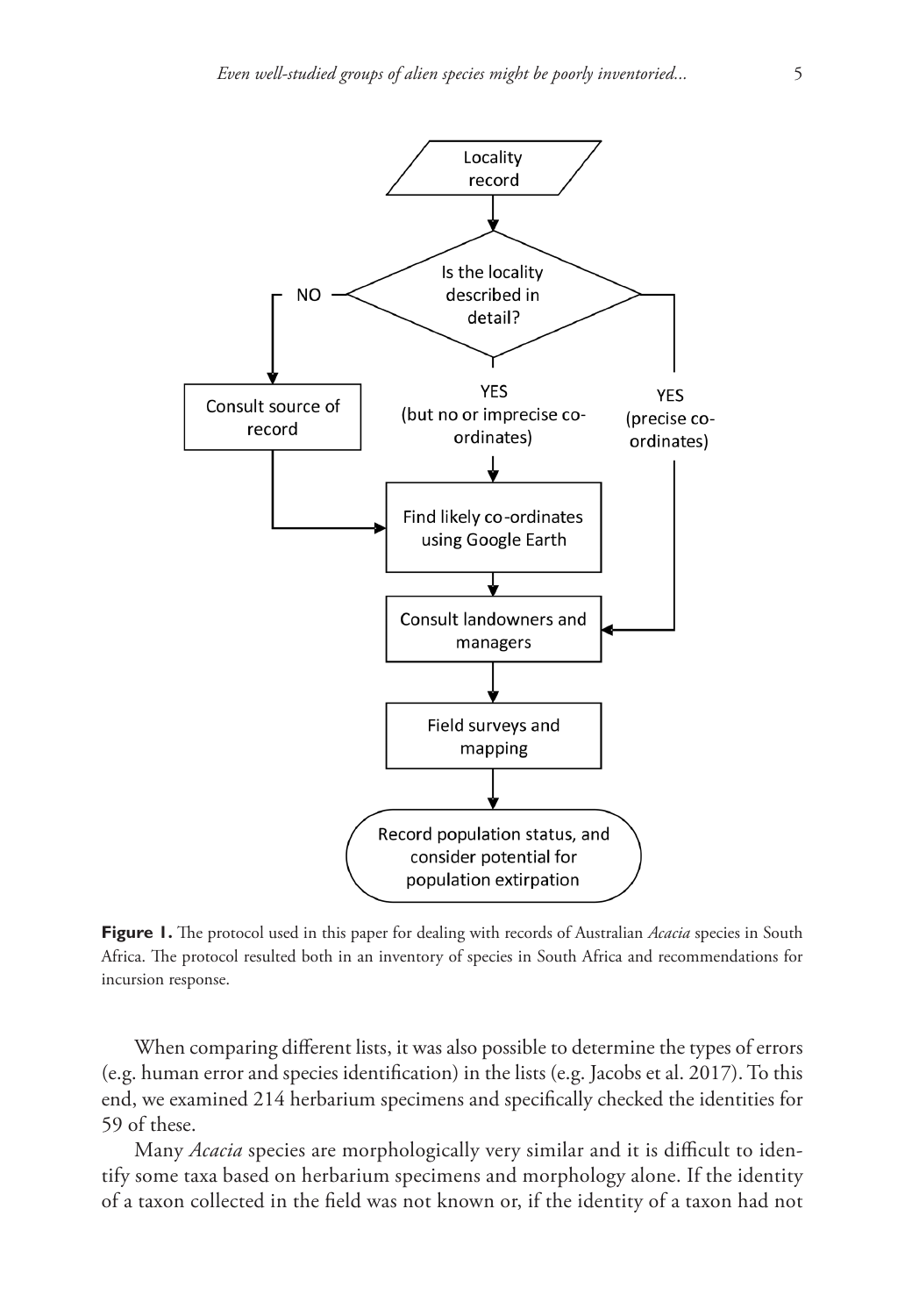previously been confirmed via molecular approaches, we used DNA sequencing to verify identities. We sequenced two gene regions, the plastid *psb*A-*trn*H intergenic spacer and the nuclear external transcribed spacer region (ETS), for comparison against existing molecular data (Miller et al. 2016). DNA was extracted from silicadried leaf material from selected taxa (Suppl. material 1) using the cetyltrimethylammonium bromide (CTAB) method as described by Doyle and Doyle (1990). *psb*A-*trn*H was amplified using the primers psbA (5'-GTT ATG CAT GAA CGT AAT GCT C-3') and trnH<sup>(GUG)</sup> (5'-CGC GCA TGG ATT CAC AAT CC-3') and the following polymerase chain reaction (PCR) conditions: Initial denaturation at 80 **°**C for 5 min; followed by 35 cycles of denaturation at 94 **°**C for 30 sec, annealing at 60 **°**C for 30 sec, and extension at 72 **°**C for 1 min. A final elongation step was done at 72 **°**C for 10 min. Each 30 μl reaction contained ca. 300 ng of genomic DNA, 200 μM of each dNTP (Thermo Scientific, supplied by Inqaba Biotec, Pretoria, South Africa), 10 pmoles of each primer, 0.3 U Taq DNA polymerase (Kapa Biosystems, supplied by Lasec, Cape Town, South Africa), PCR reaction buffer and 2 mM  $MgCl<sub>2</sub>$ . ETS genes were amplified using the primers ETS-AcR2 (5'-GGG CGT GTG AGT GGT GTT TGG-3') and ETS-18S-IGS (5'-CAC ATG CAT GGC TTA ATC TTT G-3') and the following PCR conditions: Initial denaturation at 94 **°**C for 3 min; followed by 30 cycles of denaturation at 94 **°**C for 60 sec, annealing at 60 **°**C for 60 sec, and extension at 72 **°**C for 2 min. A final elongation step was done at 72 **°**C for 10 min. Each 30 μl reaction contained ca. 300 ng of genomic DNA, 200 μM of each dNTP (Thermo Scientific, supplied by Inqaba Biotec, Pretoria, South Africa), 10 pmoles of each primer, 0.3 U Taq DNA polymerase (Kapa Biosystems, supplied by Lasec, Cape Town, South Africa), PCR reaction buffer and 1.25 mM  ${ {\rm MgCl}_2}$ . PCR products for both gene regions were purified using the QIAquick® PCR Purification Kit (Qiagen, supplied by WhiteHead Scientific, Cape Town, South Africa) and sequenced using the ABIPRISM BigDye Terminator Cycle Sequencing Ready Reaction kit and an automated ABI PRISM 377XL DNA sequencer (PE Applied Biosystems, Foster City, CA, USA). DNA sequence data were aligned and edited using the bio edit version 7.0.5.3 (Hall 1999) followed by manual editing. We used BLAST searches to assign a taxonomic rank based on the similarity of individual gene sequences to exisiting data, using the NCBI's GenBank database [\(http://blast.ncbi.nlm.nih.gov/Blast\)](http://blast.ncbi.nlm.nih.gov/Blast). Taxa where putative field identifications matched those of Genbank voucher specimens and that blasted with high DNA sequence similarities ( $\geq$  99%) for at least one gene region, were considered correctly identified. Discrepancies between putative field identifications and BLAST results were condisered as representing unresolved taxonomies, unless both genes retrieved the same taxon with high DNA sequence similarity and high statistical support (E=0). Identity was also considered to be correct when Blast results retrieved a species with high DNA sequence similarity ( $\geq$  99%) and statistical support  $(E=0)$  for both gene regions (even if there was no putative field identification or link to planting records).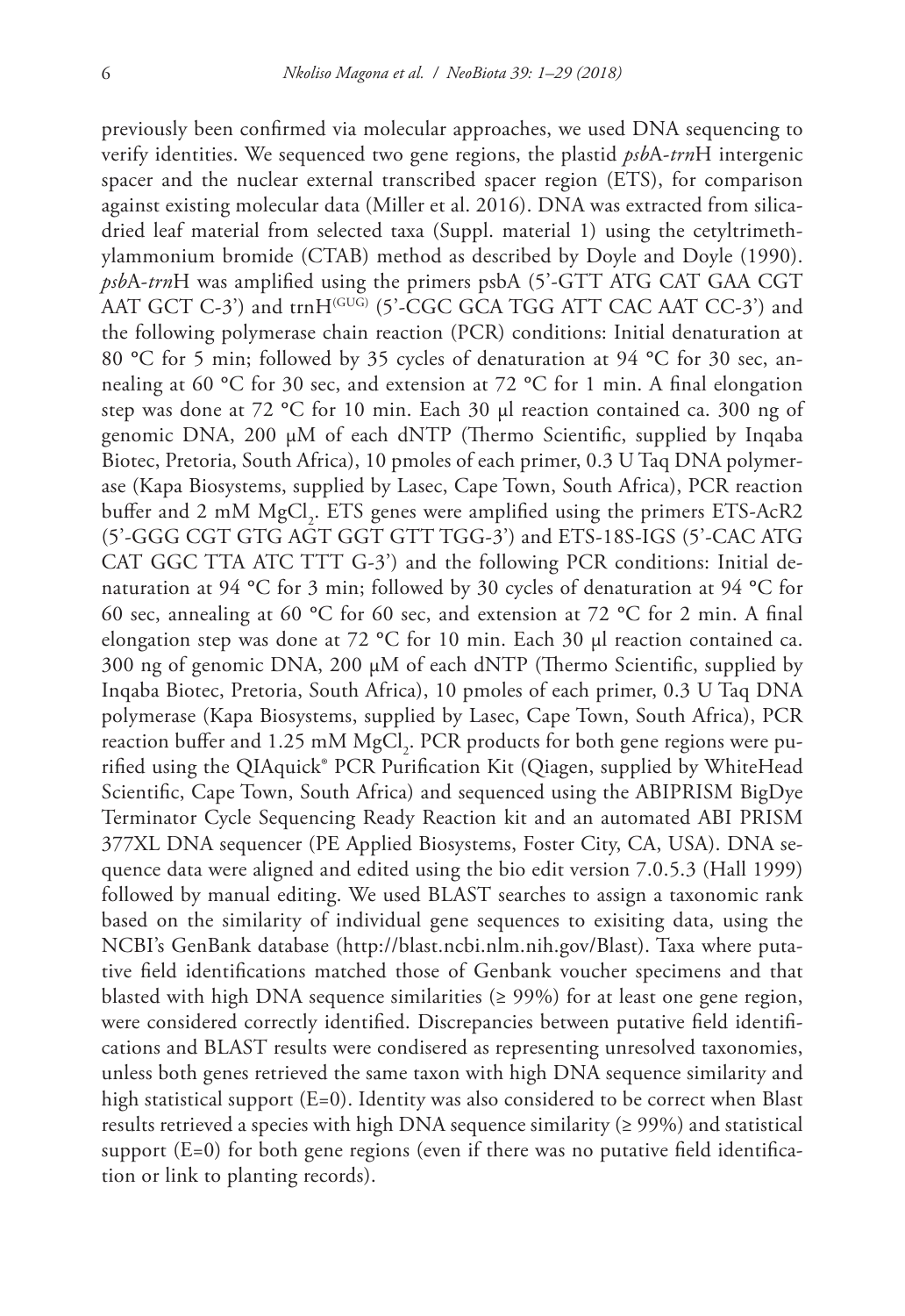## **The introduction status of** *Acacia* **species present in South Africa**

The observed populations of *Acacia* species were assigned an introduction status following the Unified Framework for Biological Invasions (Appendix 1; Blackburn et al. 2011), as interpreted and elucidated for trees by Wilson et al. (2014). We conducted field surveys to search for species at previously known or recorded sites obtained from herbarium records and literature sources. Google Earth and Google Street View were used to initially search for trees using the geographic coordinates on herbarium records [see Visser et al. (2014) for discussion on the use of Google Earth in the study of tree invasions]. This was useful for preparing for surveys and for initial work. A summary of the status of each naturalised population was prepared following the recommendations of Wilson et al. (2014).

## **Results**

We found evidence that 141 Australian *Acacia* species have been introduced to South Africa (Table 1). For 112 species there is a literature record (this is the only evidence available for 56 species), for 81 species there is a herbarium records (this is the only evidence for 27 species), and 23 species have been confirmed using a molecular approach (this is the only evidence for 2 species).

Of these 141 species, we could confirm the presence of only 33 species (Table 1, see Fig. 2 for images of some of these). In terms of Blackburn et al.'s (2011) Unified Framework for Biological Invasions (see Appendix 1 for a full description of the categories), 13 of these species are in category E, two are in category D2 (i.e. there are 15 invasive species). Five species are naturalised but not yet invasive (category C3). We found no evidence that the remaining 13 species have produced reproductively active offspring in South Africa; these taxa thus fall in category B2 or C1. Status reports on the five naturalised and one invasive species that had not previously been studied in detail are presented in Appendix 2.

The estimate of 141 species is approximately double that of the previous estimate of 70 species (Richardson et al. 2011). These additional species include taxa not previously known from outside Australia (*A. acuaria*, *A. latipes*, *A. leptospermoides*, *A. saliciformis*, *A. ulicina*, and *A. uncifera*; Richardson et al. 2011).

We found one error and five misspellings on herbarium labels, these errors being perpetuated in subsequent literature sources. There were an additional three misspellings in literature sources (Table 2).

Only 23 species identities were confirmed either in this study or previously using a molecular approach (Table 1; Suppl. material 1). Of these two species (*A. hakeoides* and *A. ramulosa*) had not previously been recorded as having been introduced. For three species with a putative field identification, the molecular results did not correspond to the voucher specimens for the same species on GenBank (*A. adunca*, *A. fimbriata*, and *A. floribunda*). For a further three species, there was no voucher specimen on GenBank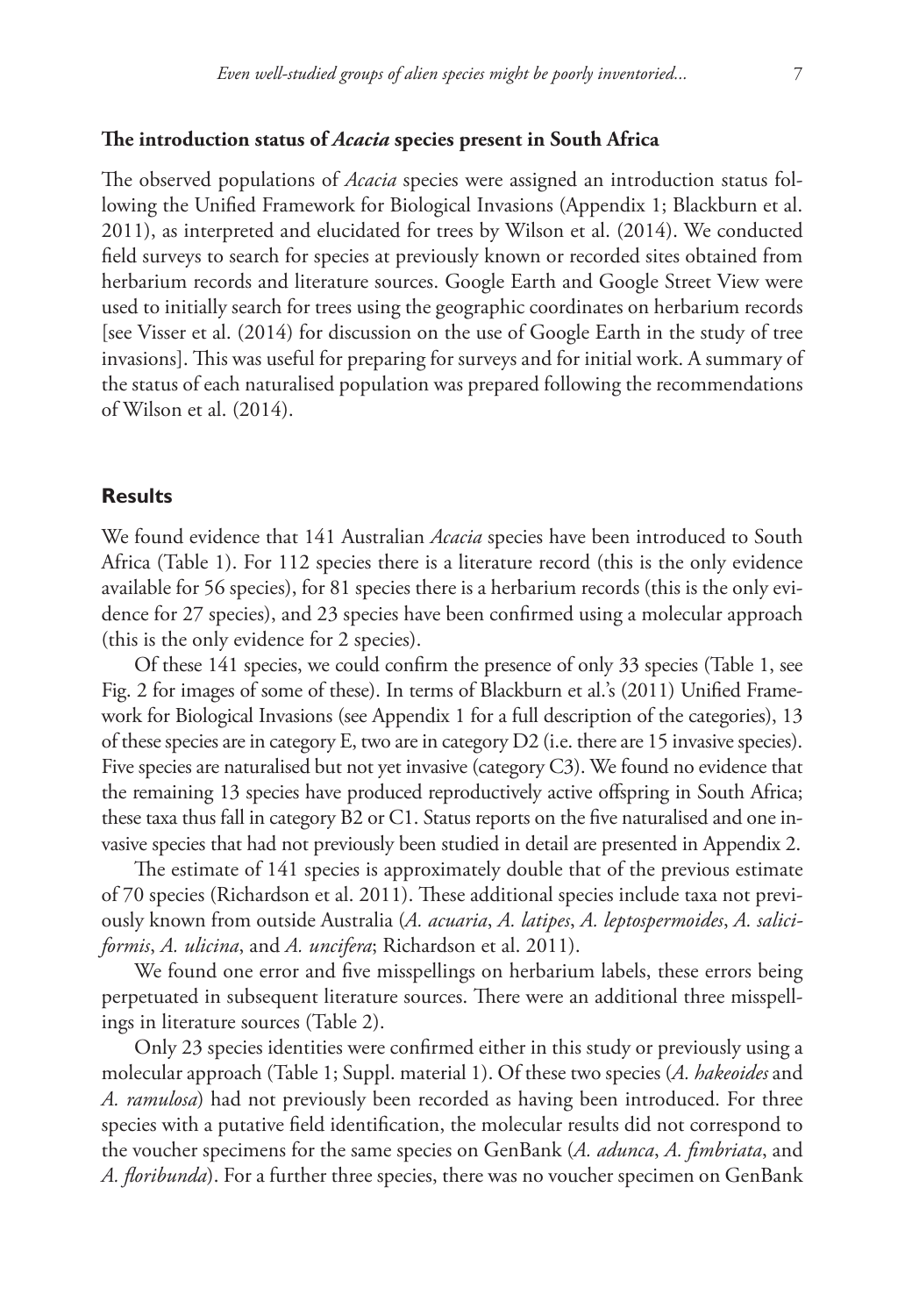**Table 1.** The presence of Australian *Acacia* species in South Africa based on herbarium specimens, molecular identification, records from historical literature sources, and the current status of populations from field sampling. Species names are as per the Plant List (The Plant List 2013, accessed 1 March 2018), with synonyms on herbarium records and literature records updated as appropriate (see notes). Herbarium records in South Africa not available on-line at <http://newposa.sanbi.org/> (as of 1 March 2018) are marked with asterisks \*, and details provided in Suppl. material 2. Molecular confirmation of taxonomic identities of acacias in South Africa was either based on existing records in Genbank or obtained from this study (see Suppl. material 1 for details of the results from this study). If the molecular work provided some support for the identification but not unequivocal support, the confirmation is noted as "probable". Where the putative identity did not match records of that species on Genbank (where available), then it is noted as "tested but likely to be a different species". The literature records of presence are based on the sources listed in the notes. Current status for species found during the field surveys is as per the Unified Framework for Biological Invasions (Blackburn et al. 2011; See Appendix 1 for details, and Suppl. material 3 for the range sizes of all naturalised and invasive species). The current status of species whose presence could not be unequivocally established during field visits are indicated as "not known". Several additional species have been recorded from neighbouring countries but not in South Africa as far as we know [*Acacia adsurgens*, *A. cowleana*, and *A. crassicarpa* (Poynton 2009)].

| Acacia species                        | Herbarium<br>record | Molecular<br>confirmation                          | Literature record<br>of presence | Current<br>status | <b>Locations</b> recorded                                                       |
|---------------------------------------|---------------------|----------------------------------------------------|----------------------------------|-------------------|---------------------------------------------------------------------------------|
| A. acinacea Lindl.                    | yes*                | no                                                 | $\mathrm{ves}^{\mathrm{b}}$      | Not known         | Cape Peninsula                                                                  |
| A. acuaria W.Fitzg                    | $yes^*$             | no                                                 | no                               | Not known         | University of Pretoria                                                          |
| A. acuminata<br>Benth.                | $yes*$              | yes                                                | yes <sup>a,b</sup>               | B2                | Paarl, Uitenhage, Knysna,<br>Stutterheim, Robertson,<br>Lichtenburg, Malmesbury |
| A. adunca G.Don                       | yes                 | tested, but likely<br>to be a different<br>species | yesb,c                           | C <sub>3</sub>    | Paarl, Pretoria,<br>Johannesburg                                                |
| A. alata R.Br.                        | $yes^*$             | no                                                 | yes <sup>b</sup>                 | Not known         | Johannesburg                                                                    |
| A. ampliceps Maslin                   | no                  | no                                                 | yes <sup>a</sup>                 | Not known         | Malmesbury                                                                      |
| A. ancistrocarpa<br>Maiden & Blakeley | no                  | no                                                 | yes <sup>a</sup>                 | Not known         | Malmesbury                                                                      |
| A. aneura Benth.                      | yes*                | probable                                           | yes <sup>a,b</sup>               | B2                | Zoutpansberg, Lichtenburg,<br>Paarl, Malmesbury                                 |
| A. argyrophylla<br>Hook.              | yes*                | no                                                 | yes <sup>b</sup>                 | Not known         | Johannesburg                                                                    |
| A. aspera Lindl.                      | $yes^*$             | no                                                 | yes <sup>b</sup>                 | Not known         | Pretoria                                                                        |
| A. aulacocarpa<br>Benth.              | no                  | no                                                 | yes <sup>b</sup>                 | Not known         | Johannesburg                                                                    |
| A. auriculiformis<br>Benth.           | no                  | no                                                 | $yes$ <sup>a,b</sup>             | Not known         | Malmesbury                                                                      |
| A. baileyana<br>F.Muell.              | yes                 | yes                                                | $ves^{b,c}$                      | E                 | Multiple                                                                        |
| A. binervata DC.                      | $yes^*$             | no                                                 | yes <sup>b</sup>                 | Not known         | Cape Peninsula, Pretoria,<br>Johannesburg                                       |
| A. binervia<br>(Wendl.) J.F.Macbr.    | yes*                | no                                                 | yes <sup>b</sup>                 | Not known         | Pretoria                                                                        |
| A. bivenosa DC.                       | no                  | no                                                 | yes <sup>a</sup>                 | Not known         | Malmesbury                                                                      |
| A. brachybotrya<br>Benth.             | $yes^*$             | no                                                 | yes <sup>b</sup>                 | Not known         | Johannesburg                                                                    |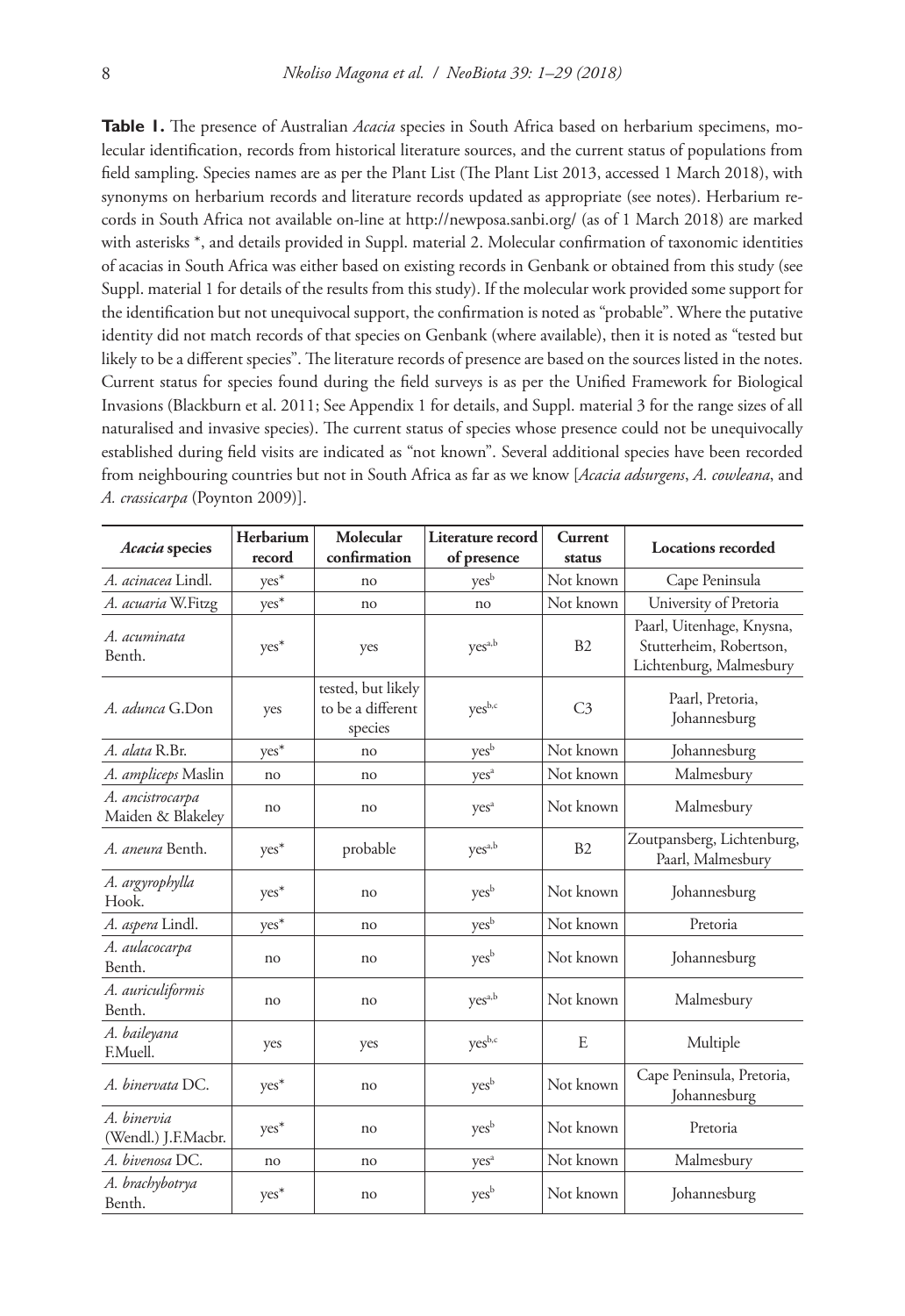| Acacia species                              | Herbarium<br>record | Molecular<br>confirmation | Literature record<br>of presence | Current<br>status | <b>Locations recorded</b>                          |
|---------------------------------------------|---------------------|---------------------------|----------------------------------|-------------------|----------------------------------------------------|
| A. brachystachya<br>Benth.                  | $yes^*$             | no                        | yes <sup>a,b</sup>               | Not known         | Pretoria, Malmesbury                               |
| <sup>1</sup> A. browniana<br>Wendl.         | no                  | no                        | yes <sup>b</sup>                 | Not known         | Not recorded (seed import<br>record only)          |
| A. burrowii Maiden                          | no                  | no                        | yes <sup>a</sup>                 | Not known         | Malmesbury                                         |
| A. calamifolia Lindl.                       | $yes*$              | no                        | yes <sup>b</sup>                 | Not known         | Pretoria                                           |
| <i>A. calcicola</i> Forde<br>& Ising        | no                  | probable                  | yes <sup>a</sup>                 | B <sub>2</sub>    | Malmesbury                                         |
| A. cambagei<br>R.T.Baker                    | no                  | no                        | yes <sup>a,b</sup>               | Not known         | Malmesbury                                         |
| A. cardiophylla<br>Benth.                   | yes*                | no                        | yes <sup>b</sup>                 | Not known         | Johannesburg, Pretoria                             |
| A. celastrifolia<br>Benth.                  | yes*                | no                        | no                               | Not known         | University of Pretoria                             |
| A. cognata Domin                            | $yes*$              | no                        | no                               | Not known         | Pretoria                                           |
| <i>A. colei</i> Maslin &<br>L.A.J.Thomson   | no                  | no                        | yes <sup>a</sup>                 | Not known         | Malmesbury                                         |
| A. concurrens Pedley                        | no                  | no                        | yes <sup>b</sup>                 | Not known         | Not recorded (seed import<br>record only)          |
| A. coriacea DC.                             | no                  | no                        | yes <sup>a</sup>                 | Not known         | Malmesbury                                         |
| A. crassiuscula<br>Wendl.                   | yes                 | no                        | no                               | <b>B2</b>         | Newlands forest                                    |
| A. cultriformis<br>G.Don                    | yes                 | yes                       | yes <sup>b,c</sup>               | C <sub>3</sub>    | Pretoria, Johannesburg,<br>Middelburg, Grahamstown |
| A. cyclops G.Don                            | yes                 | yes                       | yes <sup>b,c</sup>               | E                 | Multiple                                           |
| A. dealbata Link                            | yes                 | yes                       | yesb,c                           | E                 | Multiple                                           |
| A. deanei<br>(R.T.Baker)<br>M.B.Welch & al. | yes <sup>*</sup>    | no                        | yes <sup>b</sup>                 | Not known         | Pretoria                                           |
| A. decora Rchb.f.                           | $yes*$              | no                        | yes <sup>b</sup>                 | Not known         | Albany                                             |
| A. decurrens Willd.                         | yes                 | yes                       | yesb,c                           | E                 | Multiple                                           |
| A. difficilis Maiden                        | no                  | no                        | yes <sup>a</sup>                 | Not known         | Malmesbury                                         |
| <sup>2</sup> A. difformis<br>R.T.Baker      | no                  | no                        | yes <sup>b</sup>                 | Not known         | Not recorded (seed import<br>record only)          |
| A. dodonaeifolia<br>(Pers.) Balb.           | yes <sup>*</sup>    | no                        | no                               | Not known         | Port Elizabeth                                     |
| A. doratoxylon<br>A.Cunn.                   | yes <sup>*</sup>    | no                        | no                               | Not known         | Cape Peninsula                                     |
| A. drummondii<br>Lindl.                     | yes*                | no                        | no                               | Not known         | University of Pretoria                             |
| A. elachantha<br>M.W.McDonald &<br>Maslin   | no                  | no                        | yes <sup>a</sup>                 | Not known         | Malmesbury                                         |
| <sup>3</sup> A. elata Benth.                | yes                 | yes                       | $ves^{b,c,f}$                    | E                 | Multiple                                           |
| A. elongata DC.                             | $yes^*$             | no                        | no                               | Not known         | Pretoria                                           |
| A. ericifolia Benth.                        | no                  | no                        | yes <sup>b</sup>                 | Not known         | Not recorded (seed import<br>record only)          |
| A. extensa Lindl.                           | $yes^*$             | no                        | yes <sup>b</sup>                 | Not known         | Johannesburg                                       |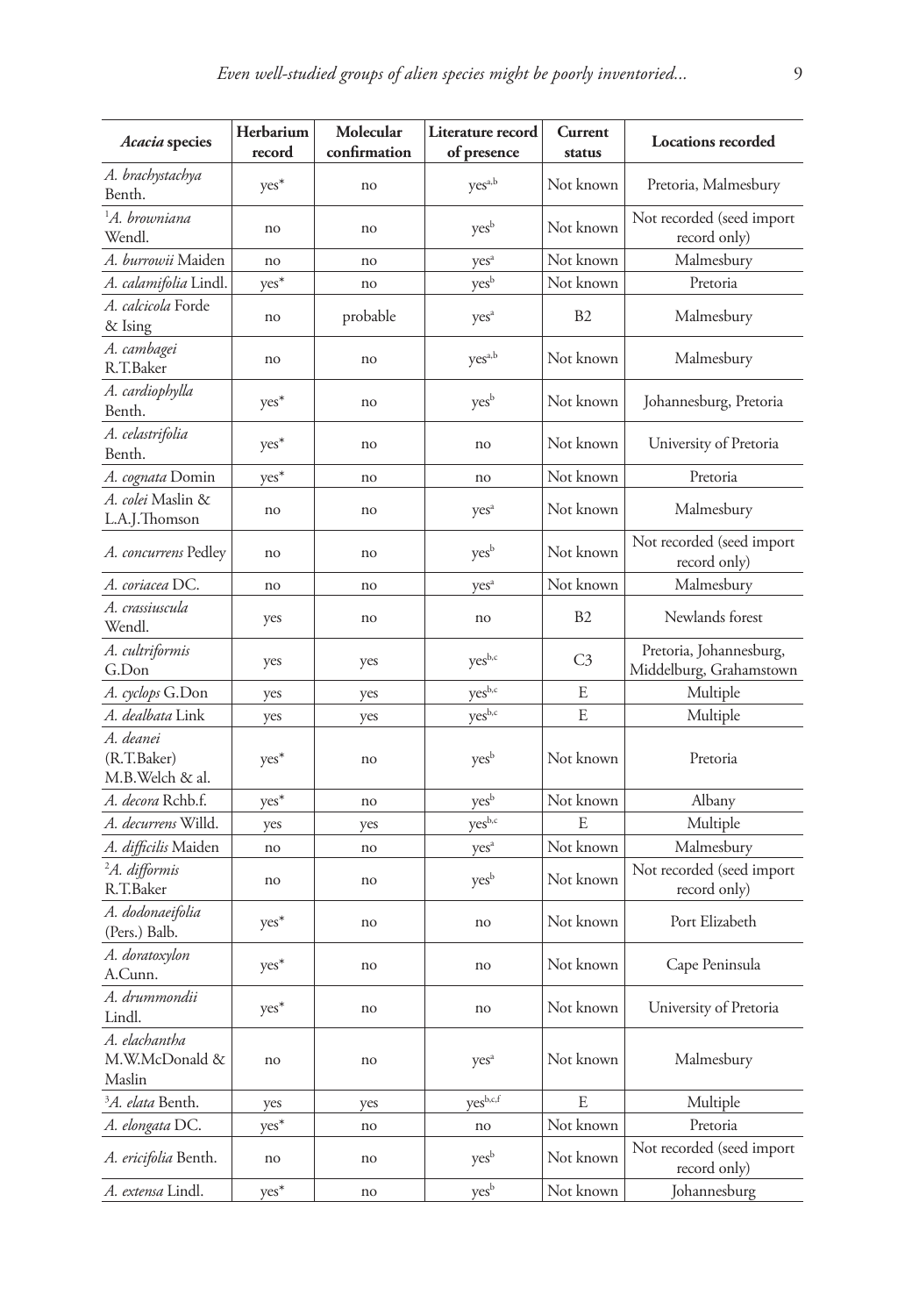| Acacia species                         | Herbarium        | Molecular                                          | Literature record           | Current        | <b>Locations</b> recorded                          |
|----------------------------------------|------------------|----------------------------------------------------|-----------------------------|----------------|----------------------------------------------------|
|                                        | record           | confirmation                                       | of presence                 | status         |                                                    |
| A. falciformis DC.                     | no               | no                                                 | $\mathrm{yes}^{\mathrm{b}}$ | Not known      | Cape Town                                          |
| A. fasciculifera<br>Benth.             | no               | no                                                 | yes <sup>b</sup>            | Not known      | Not recorded (seed import<br>record only)          |
| A. fimbriata G.Don                     | yes              | tested, but likely<br>to be a different<br>species | yesb,c                      | D2             | Grahamstown                                        |
| A. <i>flexifolia</i> Benth.            | ${\rm yes}^*$    | no                                                 | no                          | Not known      | Johannesburg                                       |
| A. flocktoniae<br>Maiden               | yes <sup>*</sup> | no                                                 | no                          | Not known      | Pretoria, Johannesburg                             |
| A. floribunda<br>(Vent.) Willd.        | $yes*$           | tested, but likely<br>to be a different<br>species | yes <sup>b</sup>            | C1             | Johannesburg; Pretoria;<br>Bloemfontein            |
| A. gladiiformis<br>Benth.              | no               | no                                                 | yes <sup>b</sup>            | Not known      | Not recorded (seed import<br>record only)          |
| A. hakeoides Benth.                    | no               | yes                                                | no                          | <b>B2</b>      | Malmesbury, Johannesburg<br><b>Botanic Gardens</b> |
| A. harpophylla<br>Benth.               | yes*             | no                                                 | yes <sup>a</sup>            | Not known      | Malmesbury                                         |
| A. hemsleyi Maiden                     | no               | no                                                 | yes <sup>a</sup>            | Not known      | Malmesbury                                         |
| A. holosericea<br>G.Don                | no               | no                                                 | yes <sup>a,b</sup>          | Not known      | Malmesbury                                         |
| A. homalophylla<br>A.Cunn. ex Benth.   | no               | no                                                 | yes <sup>b</sup>            | Not known      | Not recorded (seed import<br>record only)          |
| <i>A. howittii</i> F.Muell.            | yes*             | no                                                 | no                          | Not known      | Albany                                             |
| A. implexa Benth.                      | yes              | yes                                                | yes <sup>d,f</sup>          | E              | Stellenbosch, Tokai,<br>Wolseley                   |
| A. iteaphylla Benth.                   | yes*             | no                                                 | yes <sup>b</sup>            | Not known      | Pretoria                                           |
| A. ixiophylla Benth.                   | $yes^*$          | no                                                 | no                          | Not known      | Johannesburg                                       |
| <i>A. jonesii</i> F.Muell.<br>& Maiden | $yes*$           | no                                                 | yes <sup>b</sup>            | Not known      | Pretoria                                           |
| A. julifera Benth.                     | no               | no                                                 | yes <sup>a</sup>            | Not known      | Malmesbury                                         |
| A. kempeana<br>F.Muell.                | yes*             | no                                                 | yes <sup>a,b</sup>          | Not known      | Malmesbury, Johannesburg                           |
| A. koa A.Gray                          | yes*             | probable                                           | yes <sup>b</sup>            | B <sub>2</sub> | multiple                                           |
| A. lanigera A.Cunn.                    | yes*             | no                                                 | no                          | Not known      | Lydenburg dist.                                    |
| A. latifolia Benth.                    | no               | no                                                 | yes <sup>b</sup>            | Not known      | The Cape                                           |
| A. latipes Benth.                      | yes*             | no                                                 | no                          | Not known      | Addo Elephant National<br>Park                     |
| A. leprosa DC.                         | no               | no                                                 | yes <sup>b</sup>            | Not known      | Not recorded (seed import<br>record only)          |
| A. leptocarpa Benth.                   | no               | no                                                 | yes <sup>a</sup>            | Not known      | Malmesbury                                         |
| A. leptoneura Benth.                   | yes*             | no                                                 | yes <sup>b</sup>            | Not known      | Pretoria                                           |
| A. leptospermoides<br>Benth.           | yes*             | no                                                 | no                          | Not known      | Pretoria                                           |
| A. ligulata Benth.                     | no               | no                                                 | $yes^a$                     | Not known      | Malmesbury                                         |
| A. lineata G.Don                       | no               | no                                                 | yes <sup>b</sup>            | Not known      | Not recorded (seed import<br>record only)          |
| A. lineolata Benth.                    | $yes^*$          | no                                                 | no                          | Not known      | Johannesburg                                       |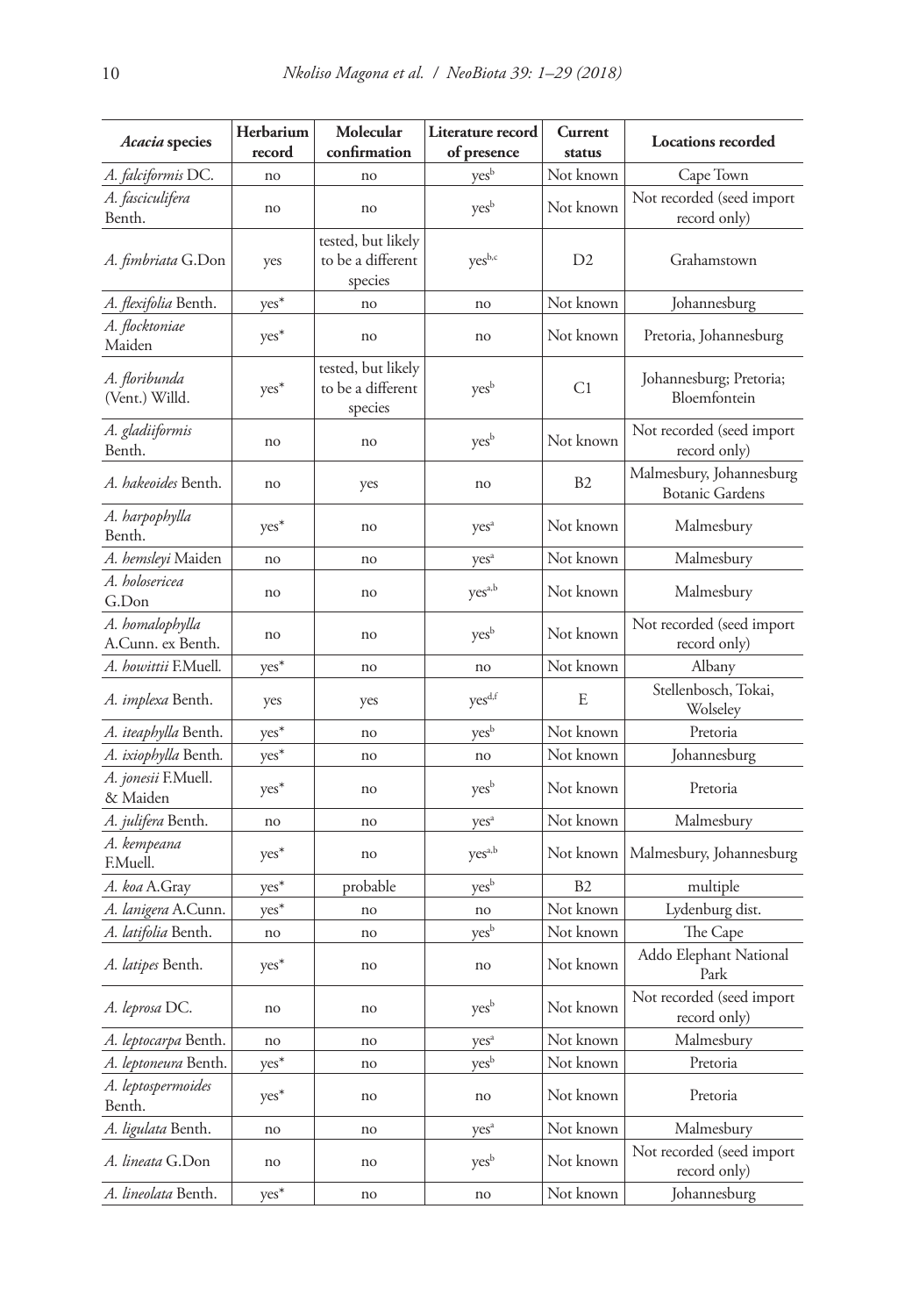| Acacia species                                      | Herbarium<br>record | Molecular<br>confirmation | Literature record<br>of presence | Current<br>status | <b>Locations recorded</b>                                                                                      |
|-----------------------------------------------------|---------------------|---------------------------|----------------------------------|-------------------|----------------------------------------------------------------------------------------------------------------|
| A. <i>linifolia</i> (Vent.)<br>Willd.               | $yes*$              | no                        | yes <sup>b</sup>                 | Not known         | Pretoria                                                                                                       |
| A. longifolia<br>(Andrews) Willd.                   | yes                 | yes                       | yes <sup>b,c</sup>               | E                 | multiple                                                                                                       |
| A. longissima<br>Wendl.                             | no                  | no                        | yes <sup>b</sup>                 | Not known         | Not recorded (seed import<br>record only)                                                                      |
| <i>A. lunata</i> G.Lodd.                            | no                  | no                        | yes <sup>b</sup>                 | Not known         | Not recorded (seed import<br>record only)                                                                      |
| A. maconochieana<br>Pedley                          | no                  | no                        | yes <sup>a</sup>                 | Not known         | Malmesbury                                                                                                     |
| A. macradenia<br>Benth.                             | no                  | no                        | yes <sup>b</sup>                 | Not known         | Cape Peninsula                                                                                                 |
| A. maidenii<br>F.Muell.                             | no                  | no                        | yes <sup>c</sup>                 | Not known         | None noted                                                                                                     |
| A. mangium Willd.                                   | no                  | no                        | yes <sup>b</sup>                 | Not known         | Malmesbury                                                                                                     |
| A. <i>mearnsii</i> De<br>Wild.                      | yes                 | yes                       | yesb,c                           | E                 | multiple                                                                                                       |
| A. melanoxylon<br>R.Br.                             | yes                 | yes                       | yes <sup>b,c</sup>               | E                 | multiple                                                                                                       |
| A. microbotrya<br>Benth.                            | no                  | no                        | yes <sup>b</sup>                 | Not known         | Not recorded (seed import<br>record only)                                                                      |
| A. monticola<br>J.M.Black                           | no                  | no                        | yes <sup>a</sup>                 | Not known         | Malmesbury                                                                                                     |
| A. multispicata<br>Benth.                           | no                  | no                        | yes <sup>b</sup>                 | Not known         | Not recorded (seed import<br>record only)                                                                      |
| A. murrayana<br>Benth.                              | no                  | yes                       | yes <sup>a</sup>                 | B <sub>2</sub>    | Malmesbury                                                                                                     |
| A. myrtifolia (Sm.)<br>Willd.                       | yes <sup>*</sup>    | no                        | yes <sup>b</sup>                 | Not known         | Johannesburg, Pretoria                                                                                         |
| A. neriifolia Benth.                                | $yes*$              | yes                       | yes <sup>a,b</sup>               | B <sub>2</sub>    | Malmesbury                                                                                                     |
| <i>A. notabilis</i> F.Muell.                        | no                  | no                        | yes <sup>b</sup>                 | Not known         | Not recorded (seed import<br>record only)                                                                      |
| <sup>4</sup> A. <i>obliqua</i> A.Cunn.<br>ex Benth. | no                  | no                        | yes <sup>b</sup>                 | Not known         | Cape Town                                                                                                      |
| A. oswaldii F.Muell.                                | no                  | no                        | yes <sup>b</sup>                 | Not known         | Not recorded (seed import<br>record only)                                                                      |
| A. oxycedrus Sieber<br>ex DC.                       | yes <sup>*</sup>    | no                        | no                               | Not known         | Pretoria                                                                                                       |
| A. paradoxa DC.                                     | yes                 | yes                       | yesb,c                           | D <sub>2</sub>    | Devils Peak, Table<br>Mountain, Cape Town                                                                      |
| A. pendula G.Don.                                   | $yes*$              | no                        | yesb,c                           | C1                | Middelburg, Excelsior<br>district Delareyville,<br>Lichtenburg, Bloemhof,<br>Kroonstad dist., Beaufort<br>West |
| A. penninervis DC.                                  | $yes^*$             | no                        | $\mathrm{yes}^{\mathrm{b}}$      | Not known         | Cape Peninsula                                                                                                 |
| A. piligera A.Cunn.                                 | $yes^*$             | no                        | no                               | C <sub>3</sub>    | Tokai                                                                                                          |
| A. plectocarpa<br>Benth.                            | no                  | no                        | yes <sup>a</sup>                 | Not known         | Malmesbury                                                                                                     |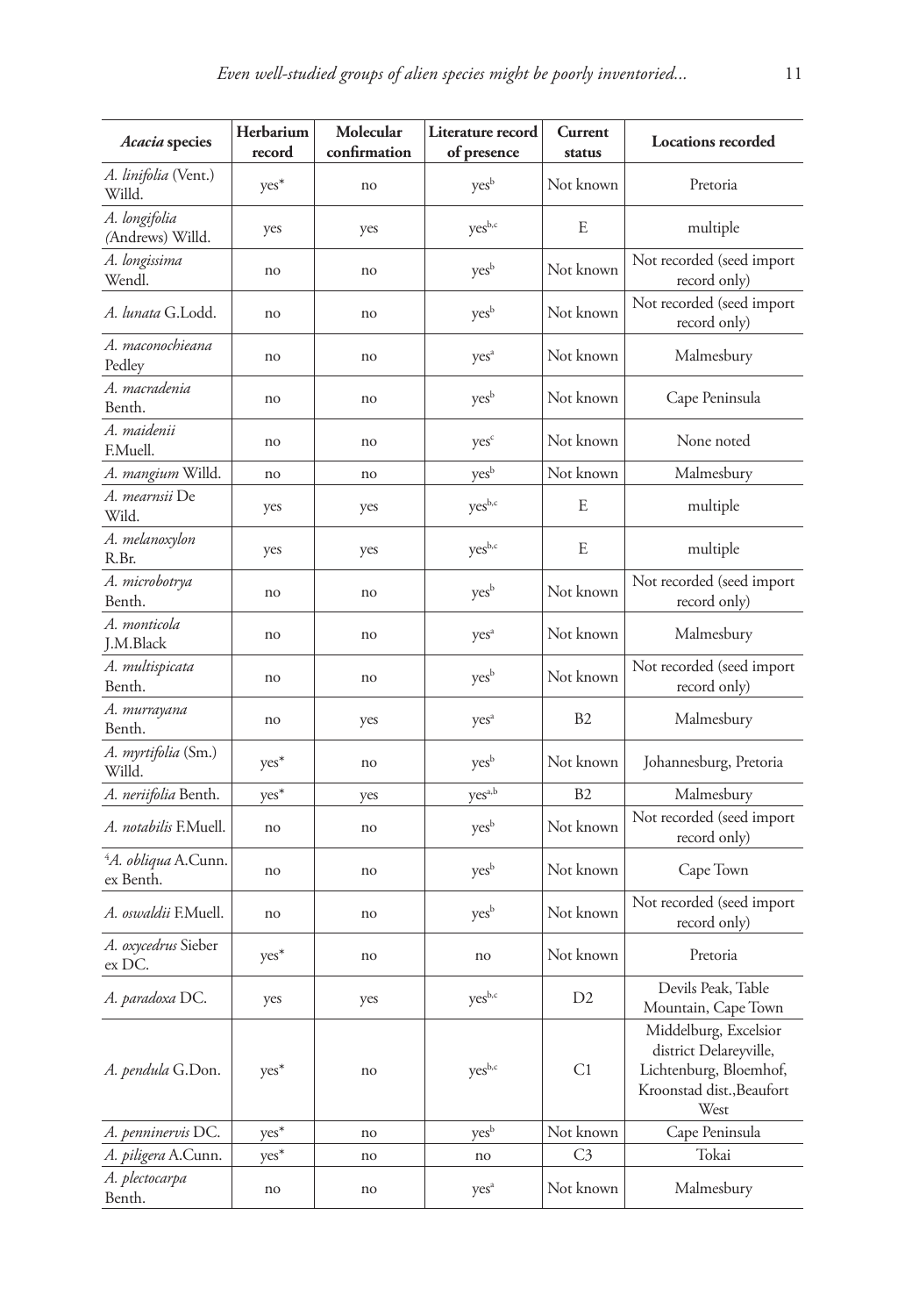| Acacia species                          | Herbarium<br>record | Molecular<br>confirmation | Literature record<br>of presence | Current<br>status | <b>Locations recorded</b>                      |
|-----------------------------------------|---------------------|---------------------------|----------------------------------|-------------------|------------------------------------------------|
| A. podalyriifolia<br>G.Don              | yes                 | yes                       | yes <sup>b,c</sup>               | E                 | multiple                                       |
| A. polybotrya Benth.                    | no                  | no                        | yes <sup>b</sup>                 | Not known         | Not recorded (seed import<br>record only)      |
| A. pravissima<br>F.Muell.               | yes <sup>*</sup>    | no                        | yes <sup>b</sup>                 | Not known         | Pretoria                                       |
| A. prominens<br>G.Don                   | yes <sup>*</sup>    | no                        | yes <sup>b</sup>                 | Not known         | Pietermaritzburg,<br>Zoutpansberg, Centurion   |
| <sup>5</sup> A. provincialis<br>A.Camus | yes*                | 5 <sub>no</sub>           | yes <sub>b,c</sub>               | C3                | Pretoria, Stellenbosch,<br>Johannesburg, Tokai |
| A. pruinocarpa<br>Tindale               | no                  | no                        | yes <sup>a</sup>                 | Not known         | Malmesbury                                     |
| A. pruinosa Benth.                      | $yes*$              | no                        | no                               | Not known         | Cape Peninsula                                 |
| A. pubescens (Vent.)<br>R.Br.           | no                  | no                        | yes <sup>b</sup>                 | Not known         | Not recorded (seed import<br>record only)      |
| A. pycnantha Benth.                     | yes                 | no                        | yes <sup>b,c</sup>               | E                 | multiple                                       |
| A. quornensis<br>J.M.Black              | $yes*$              | no                        | yes <sup>b</sup>                 | Not known         | Johannesburg                                   |
| A. ramulosa<br>W.Fitzg.                 | no                  | yes                       | no                               | B <sub>2</sub>    | Malmesbury                                     |
| A. richii A.Gray                        | $yes^*$             | no                        | no                               | Not known         | Pretoria                                       |
| <i>A. rubida</i> A.Cunn.                | no                  | no                        | yes <sup>b</sup>                 | Not known         | Middelburg                                     |
| A. saliciformis<br>Tindale              | yes*                | no                        | no                               | Not known         | Pretoria                                       |
| <i>A. salicina</i> Lindl.               | $yes^*$             | probable                  | yes <sup>a,b</sup>               | <b>B2</b>         | Malmesbury, Johannesburg,<br>Gwelo             |
| A. saligna (Labill.)<br>Wendl.          | yes                 | yes                       | yesb,c                           | E                 | Multiple                                       |
| A. schinoides Benth.                    | $yes*$              | no                        | yes <sup>b</sup>                 | Not known         | Stellenbosch                                   |
| A. scirpifolia<br>Meissner              | $yes*$              | no                        | no                               | Not known         | Paarl                                          |
| A. sclerosperma<br>F.Muell.             | no                  | no                        | yes <sup>a</sup>                 | Not known         | Malmesbury                                     |
| A. simplex (Sparrm.)<br>Pedley          | no                  | no                        | yes <sup>b</sup>                 | Not known         | Not recorded (seed import<br>record only)      |
| A. spectabilis Benth.                   | no                  | no                        | yes <sup>b</sup>                 | Not known         | Johannesburg                                   |
| A. squamata Lindl.                      | yes*                | no                        | no                               | Not known         | Suurberg Nature Reserve                        |
| A. stenophylla<br>Benth.                | no                  | no                        | ${\rm yes}^{\rm a,b}$            | Not known         | Malmesbury                                     |
| A. stricta (Andrews)<br>Willd.          | yes                 | no                        | yes <sup>e</sup>                 | E                 | Knysna                                         |
| A. suaveolens (Sm.)<br>Willd.           | no                  | no                        | yes <sup>b</sup>                 | Not known         | Cape Town                                      |
| A. subporosa<br>F.Muell.                | $yes^*$             | no                        | no                               | Not known         | Cape Peninsula                                 |
| A. trinervata DC.                       | no                  | no                        | yes <sup>b</sup>                 | Not known         | Not recorded (seed import<br>record only)      |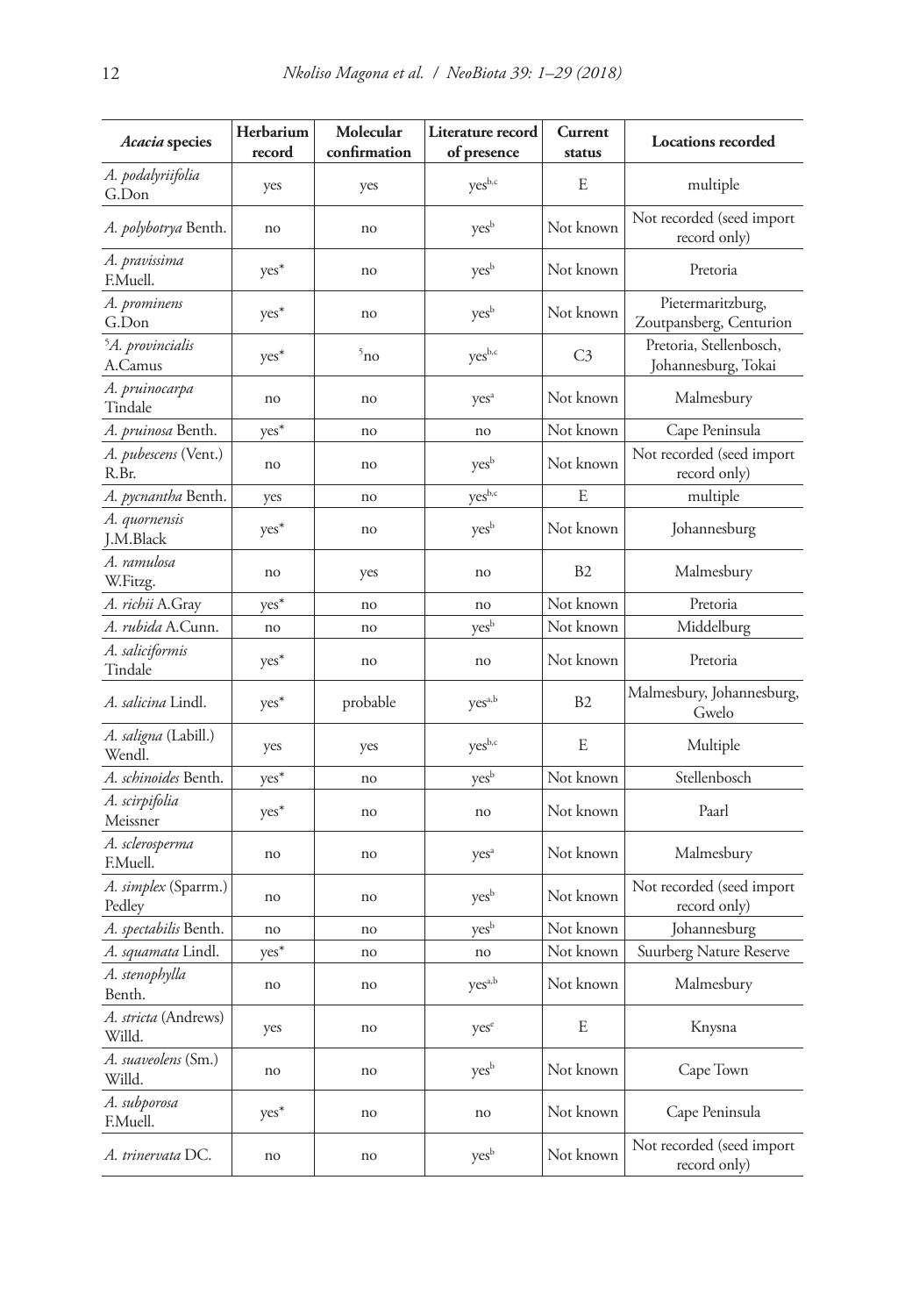| Acacia species                     | Herbarium<br>record | Molecular<br>confirmation | Literature record<br>of presence | Current<br>status | <b>Locations recorded</b>                               |
|------------------------------------|---------------------|---------------------------|----------------------------------|-------------------|---------------------------------------------------------|
| A. truncata<br>Hoffmanns.          | no                  | no                        | yes <sup>b</sup>                 | Not known         | Cape Town                                               |
| A. tumida F. Muell.<br>ex Benth.   | no                  | no                        | yes <sup>a</sup>                 | Not known         | Malmesbury                                              |
| A. ulicifolia (Salisb.)<br>Court   | no                  | no                        | yes <sup>b</sup>                 | C1                | Pretoria<br>Cape Peninsula, Transkei                    |
| A. ulicina Meissner                | yes*                | n <sub>0</sub>            | no                               | Not known         | Pretoria                                                |
| A. uncifera Benth.                 | ${\rm yes}^*$       | no                        | yes <sup>b</sup>                 | Not known         | Pretoria                                                |
| A. undulifolia<br>G.Lodd.          | yes*                | no                        | no                               | Not known         | Cape Peninsula                                          |
| A. verniciflua<br>A.Cunn.          | yes*                | no                        | yes <sup>b</sup>                 | Not known         | Cape Town, Pretoria                                     |
| A. verticillata<br>(L'Her.) Willd. | $yes^*$             | no                        | yes <sup>b</sup>                 | Not known         | Pretoria                                                |
| A. vestita Ker. Gawl.              | no                  | no                        | yes <sup>b</sup>                 | Not known         | Cape Town                                               |
| A. victoriae Benth.                | no                  | no                        | yes <sup>a,b</sup>               | Not known         | Malmesbury, and as seed                                 |
| A. viscidula Benth.                | yes                 | yes                       | yes <sup>b,c</sup>               | C <sub>3</sub>    | Pretoria, Grahamstown,<br>Newlands Forest, Cape<br>Town |
| A. willdenowiana<br>Wendl.         | yes*                | no                        | no                               | Not known         | Addo Elephant National<br>Park                          |
| A. xiphophylla<br>E.Pritz.         | no                  | no                        | yes <sup>a</sup>                 | Not known         | Malmesbury                                              |

Notes on *Acacia* species

1 Ponyton (2009) listed *A. ciliata* R.Br., but according to the Plant List, this is a synonym of either *Acacia browniana* or *A. luteola*. Only *A. browniana* is listed here to keep the number of taxa recorded consistent. 2 Listed as "*A. difformis* (sic)" in Poynton (2009).

3 Ponyton (2009) also lists *A. discolor* Willd., but this is a synonym of *A. terminalis*, which was misapplied for *A. elata* in South Africa, and so only *A. elata* is included in the list above.

4 Ponyton (2009) lists *A. obliqua* and this is a valid name on the Plant List, but is not on the World Wide Wattle web-site.

5 Communication with M. O'Leary (State Herbarium of South Australia) in April 2018 suggests that the name *A. retinodes* Schltdl. has been misapplied and that the taxon that is present in Europe and South Africa is *A. provincialis* A.Camus. As there are currently no sequences of a voucher specimen of *A. provincialis* on Genbank, it was not possible to provide molecular confirmation, but notably the gene regions sequenced showed a close, but not perfect, match to *A. retinodes*, as would be expected if it were *A. provincialis* (Suppl. material 1).

Notes on Literature records

a Gibbs (1998) (i.e. the trial on Damara Farm); b Poynton (2009); c Ross et al. (1975); d Kaplan et al. (2012); e Kaplan et al. (2014); f Meek et al. (2010).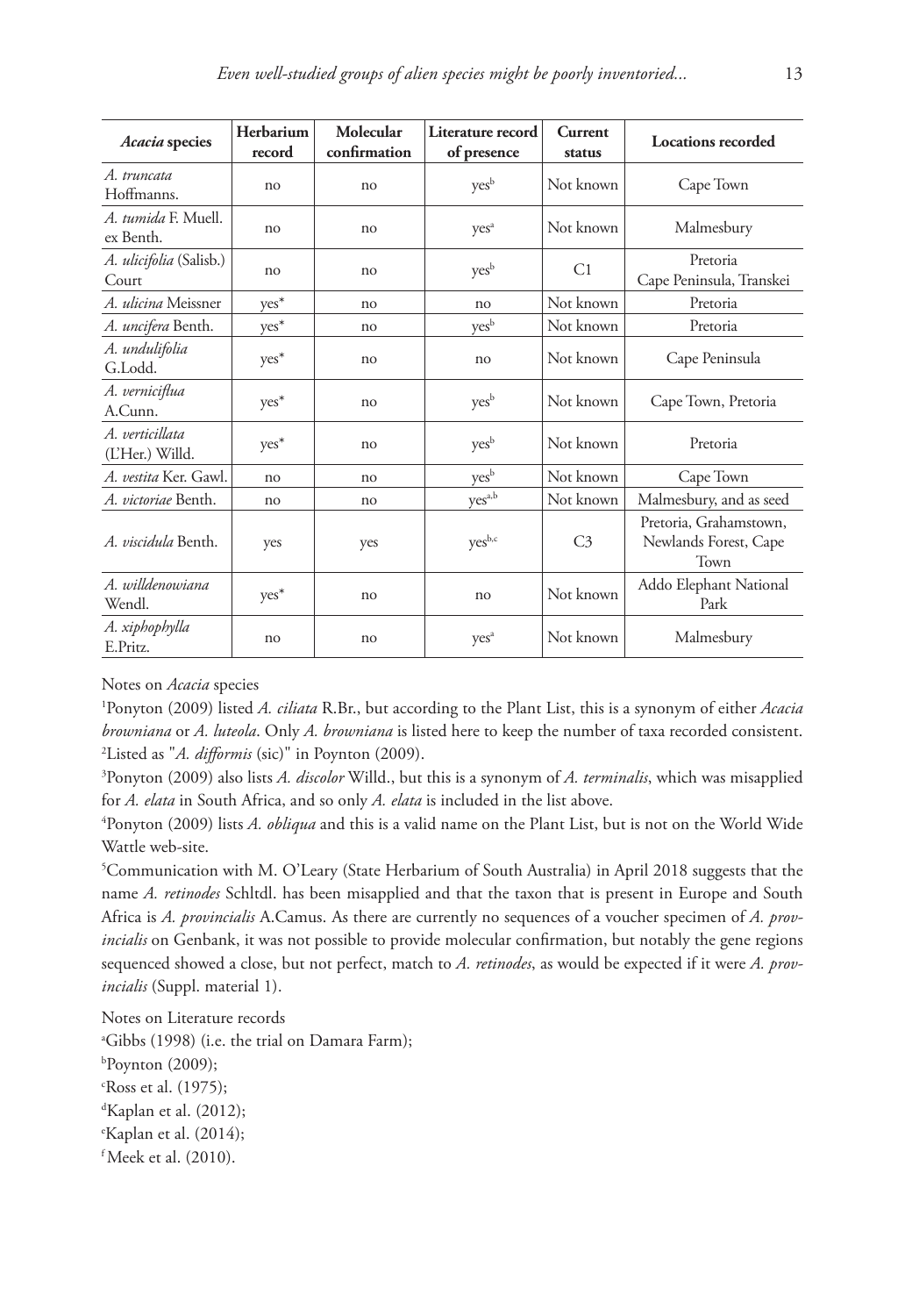|                                        |                                                                  | Table 2. Methodology followed in determining errors in lists of Atateia species in herbaria and in literature sources.                                                                                                                                                                                                                                                                                                                                                                                                                                                                                                                                              |                                                                                                                                                                                                                                                                                                                                                                                        |
|----------------------------------------|------------------------------------------------------------------|---------------------------------------------------------------------------------------------------------------------------------------------------------------------------------------------------------------------------------------------------------------------------------------------------------------------------------------------------------------------------------------------------------------------------------------------------------------------------------------------------------------------------------------------------------------------------------------------------------------------------------------------------------------------|----------------------------------------------------------------------------------------------------------------------------------------------------------------------------------------------------------------------------------------------------------------------------------------------------------------------------------------------------------------------------------------|
| Errors                                 | Explanatory<br>questions                                         | Method                                                                                                                                                                                                                                                                                                                                                                                                                                                                                                                                                                                                                                                              | Results                                                                                                                                                                                                                                                                                                                                                                                |
|                                        | had been<br>misidentified?<br>How many<br>herbarium<br>specimens | un wannamento<br>database, reference books), experts, or molecular DNA barcoding. The vary one species  and as <i>A. floribunda</i><br>jidentified: <i>A. koa</i> was misidentified as <i>A. floribunda</i><br>total number of herbarium vouchers examined and misidentifications<br>identification. If a specimen was suspected to have been misidentified,<br>the identification was verified using identification guides (e.g. online<br>All herbarium specimens of Acacia species were examined for correct<br>were counted. Furthermore, any known case of species being<br>misidentified in the literature was noted.                                         | Only one species was found to have been clearly mis-                                                                                                                                                                                                                                                                                                                                   |
| Human error                            | How many entries<br>had incorrect<br>spellings?                  | new names recorded) was counted. To determine the number of times   A. iteaphylla as A. itheaphylla;<br>times the records had been renamed (i.e. old names crossed out and<br>A search was conducted of literature sources and online databases to<br>as the source for recognised names. The number of records using old<br>determine the total number of Acacia species which had their names<br>databases (www.theplantlist.org) were used. The Plant List was used<br>Acacia species have had their names changed, literature sources and<br>changed. When examining herbarium specimens, the number of<br>names (not the currently accepted name) was counted. | Three additional errors were found in literature sources:<br>Five species names on herbarium specimens were<br>A. drummondii as A. drummardii;<br>A. drummondii as A. drummardii.<br>A. ulicifolia as A. aculeatissima;<br>A. aulacocarpa as A. aulocarpa;<br>A. aulacocarpa as A. aulacorpa;<br>A. verticillata as A. verticulata.<br>A. ulicifolia as A. ulicifolium;<br>misspelled: |
| Which errors have been<br>perpetuated? |                                                                  | sources to determine whether an error has been repeated. The primary   the misspelling in herbarium specimens (of A. ulicifolia,<br>The identified errors were assessed for presence in multiple data<br>source of the identified errors was also assessed by conducting a<br>literature search using the specific error as the search term.                                                                                                                                                                                                                                                                                                                        | Both the misidentification of A. koa and three cases of<br>A. iteaphylla, and A. verticillata) were found to have<br>been perpetuated in literature sources.                                                                                                                                                                                                                           |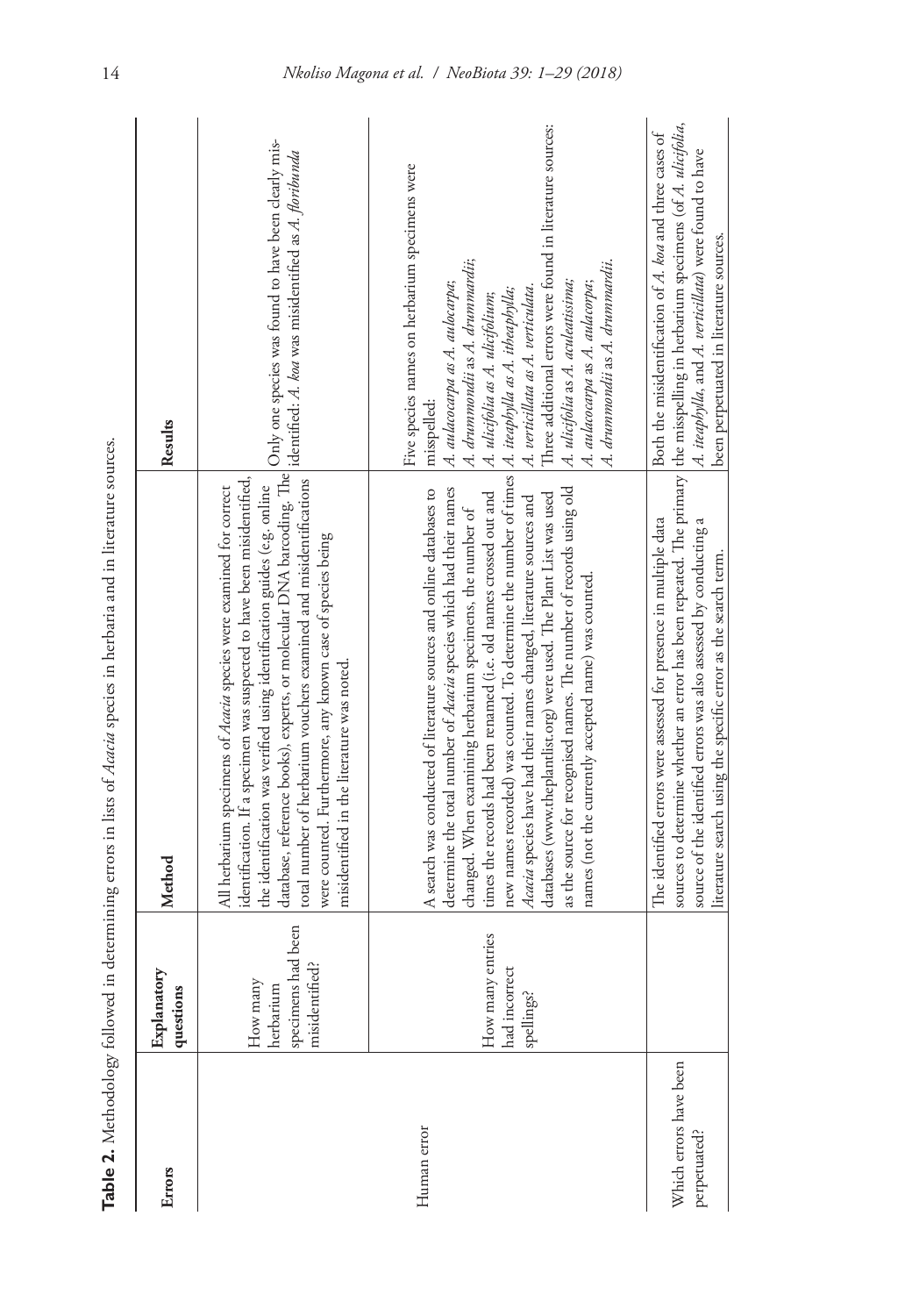| Errors                                                             | Explanatory<br>questions | Method                                                                                                                                                                                                                                                                                                                                                                                                                                                           | Results                                                                                                                                                                                                                                                                                  |
|--------------------------------------------------------------------|--------------------------|------------------------------------------------------------------------------------------------------------------------------------------------------------------------------------------------------------------------------------------------------------------------------------------------------------------------------------------------------------------------------------------------------------------------------------------------------------------|------------------------------------------------------------------------------------------------------------------------------------------------------------------------------------------------------------------------------------------------------------------------------------------|
| Resolution of data and records was the<br>scaling of "alien range" | For how many             | SAPIA, herbaria and literature. The number of records for which the<br>Field surveys were conducted on reported population localities from<br>resolution of data (e.g. quarter-degree grid cell, town or region) was<br>resolution of data too too coarse to allow individuals to be located was recorded. The data<br>coarse to be useful?   from SAPIA, herbaria and literature was compared with the survey<br>results to provide a fine resolution locality. | Using historical data was not accurate as the resolution<br>was too coarse (recorded at the scale of quarter-degree<br>assessing the extent of species spread. We mapped the<br>cells). Using such data was unreliable for locating and<br>species at finer scales to avoid such issues. |
| Data and knowledge not How many<br>1.<br>documented                | documented?              | distributed in surveyed areas to solicit new species sightings. Any new<br>are only the result of undocumented expert knowledge and surveys<br>were counted. Furthermore, some species identification fliers were<br>New locality records were followed up in field surveys to establish<br>the current status of species localities. The number of records that<br>sightings resulting from the public sightings were counted.                                  | Two localities found. 18 putative Acacia species were<br>recorded at Damara Farm and one species at the<br>University of the Free State.                                                                                                                                                 |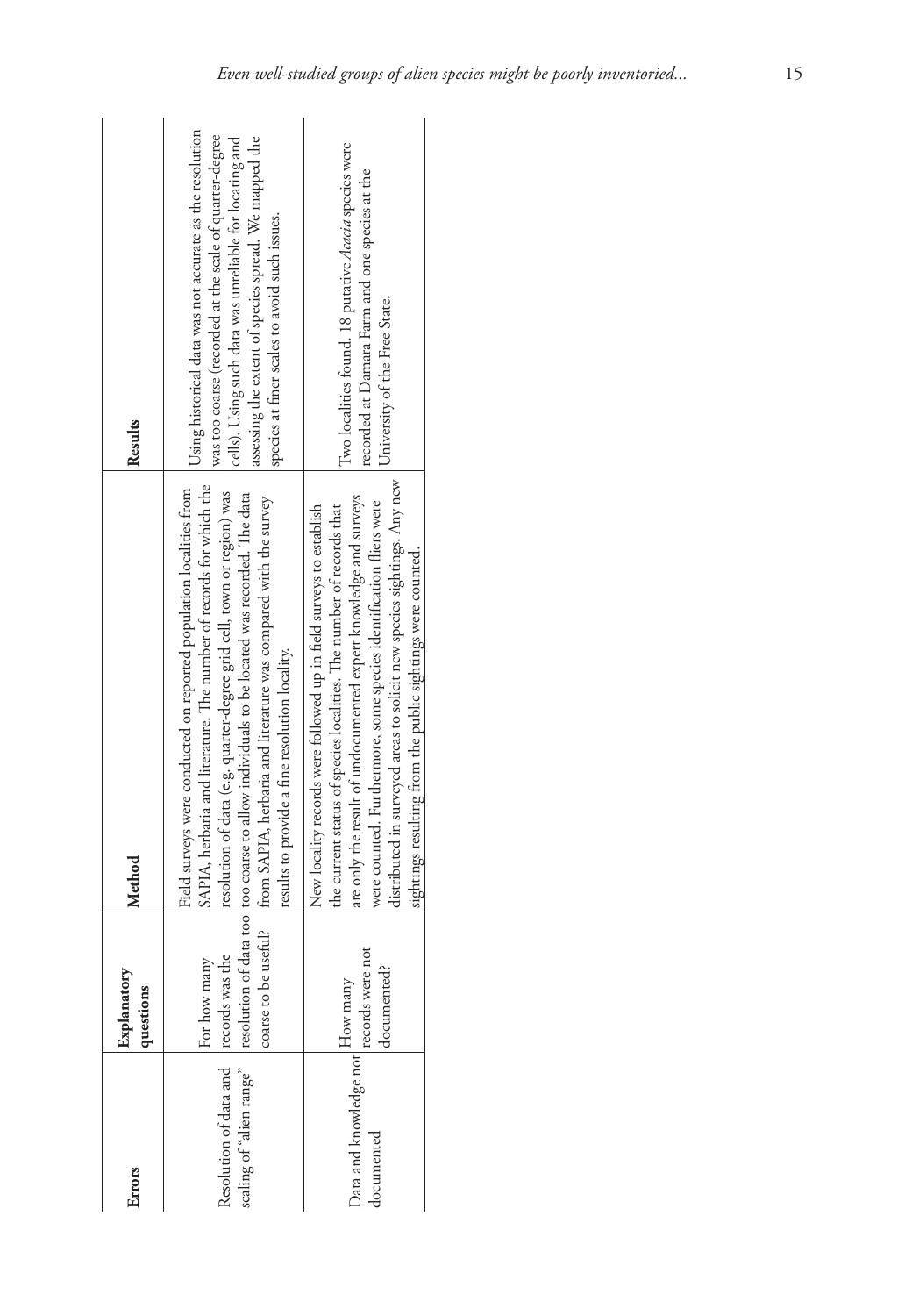

**Figure 2.** Examples of Australian *Acacia* species found in this study. **A** *Acacia salicina* with green pods in the Johannesburg Botanical Gardens **B** *A. viscidula* root sucker in a naturalised population in Newlands, Cape Town **C** *A. pendula*. Galls from a biological agent (*Dasineura dielsi*) released to control *A. cyclops* are visible in Bloemfontein **D** *A. provincialis* seedling showing juvenile bipinnate leaves attached to the stem and to the ends of the first few phyllodes, there are no bipinnate leaves on older phyllodes **E** A seed of *A. piligera* collected at Tokai, Cape Town **F** A planted individual of *A. floribunda* showing phyllodes and flower spikes in Johannesburg. Photos A–C, E, F: Nkoliso Magona; D: John Wilson

and so it was not possible to obtain molecular support for their putative identification (*A. piligera*, *A. provincialis*, and *A. ulicifolia*).

Notably, when this manuscript was under review, it was pointed out to us by Martin O'Leary, State Herbarium of South Australia, that *A. retinodes* had frequently been misapplied to *A. provincialis* in other countries, and, on further investigation, this appears to have been the case in South Africa as well.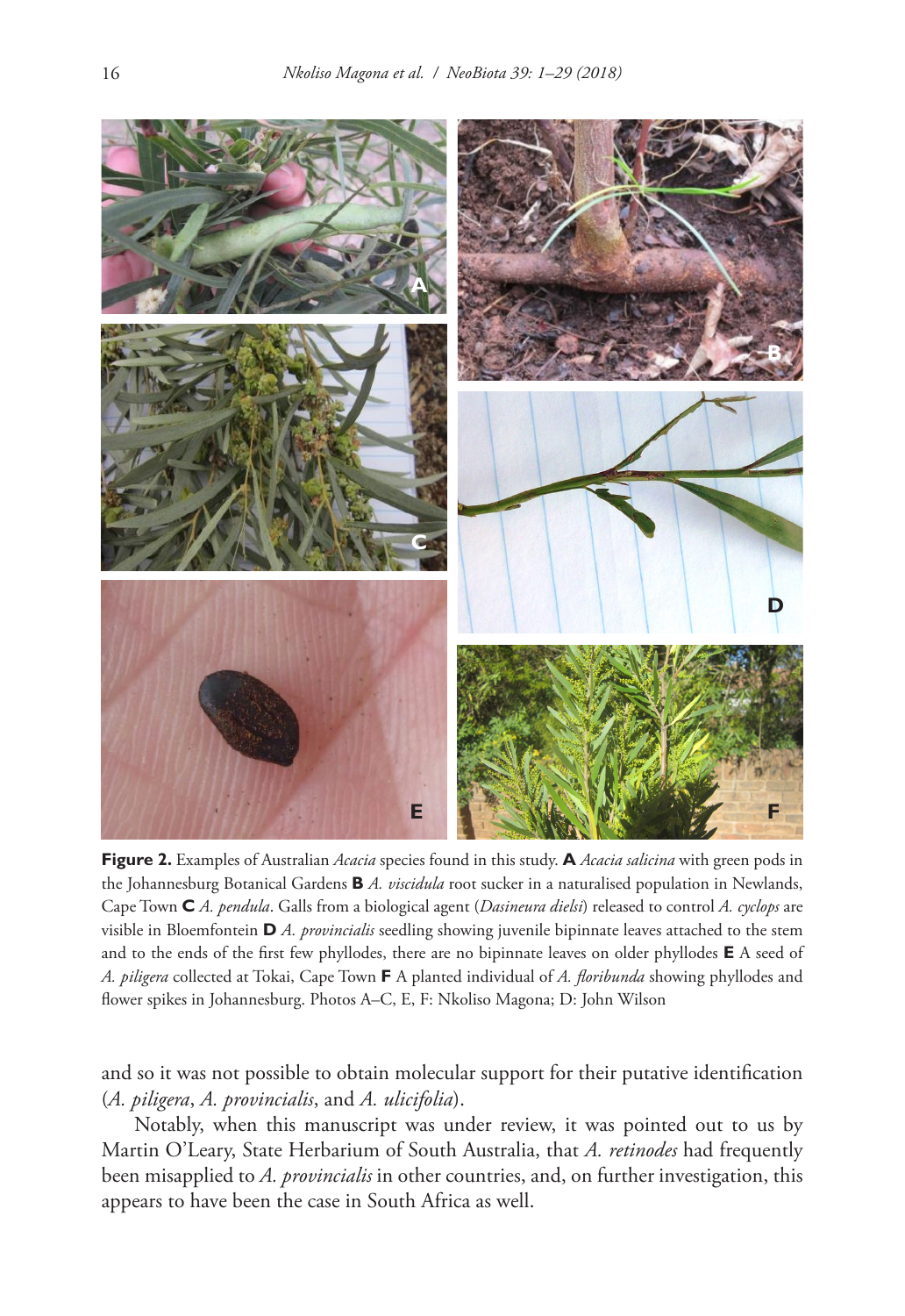## **Discussion**

Before this study, 70 Australian *Acacia* species were known to have been introduced to South Africa (Richardson et al. 2011). We found evidence that another 71 species had been introduced to the country. Of the revised list of 141 species for which records exist for introduction to, or presence in, South Africa (Table 1), we could confirm that at least 33 species are still present in the country.

There were four major reasons for the discrepancy between the list of species recorded as having been introduced to South Africa and the list of species confirmed to be still present in the country. First, during the survey, we came across an old experimental forestry trial set up to identify species suitable for dry-land agroforestry (Damara Farm in the Western Cape; see Suppl. material 4). Thirty-three Australian *Acacia* species were reportedly planted at Damara Farm (Gibbs 1998), of which we found 18 putative taxa (based on morphology and molecular analysis). None of these taxa has naturalised.

Second, specimens of several species are present in the National Herbarium in Pretoria but had not been included in previous lists because the herbarium records had not yet been digitised.

Third, species might no longer be present at their original sites of introduction. Many of the records (particular herbarium records that have not yet been digitised) were from historical forestry plantings. When we followed up, we found that many of these planting were no longer present — they had been transformed for infrastructure development, agriculture, or other forms of land use. Most cases, where listed species are no longer present, were within the municipal areas of the cities of Johannesburg and Pretoria that have been converted to stock farms. For example, all available records of *A. cultriformis* that were assessed in Gauteng Province are now under various forms of agriculture, while several records of other species in Poynton (2009) referred to arboreta that no longer exist.

Fourth, species might not have survived at sites of initial introduction due to unfavourable climatic conditions or biotic pressures; Poynton (2009) noted that most introduced *Acacia* species were grown in trial plantations, many of which did not survive.

Finally, it is possible that, despite our best efforts, our searches were inadequate to (re)locate some species. We suspect this is unlikely to be a major cause, as Australian *Acacia* species have been extensively studied and managed in South Africa, and as the taxa are often quite distinct from the native flora. Some "missing" species might feasibly be surviving in soil-stored seed banks (seeds of many wattle species can retain viability in the soil for several decades; Richardson and Kluge 2008). However, due to the fact that many herbaria specimens and literature reports lacked detailed locality data (longitude and latitude coordinates), it is possible that we simply were not looking in the right place.

Notably, however, there may be other localities like Damara Farm where multiple species have been cultivated and potentially still exist. Poynton (2009) noted that many old trial plantations were left unmanaged due to the closure of forest stations; records of these sites might not be reflected in the information sources that we consulted.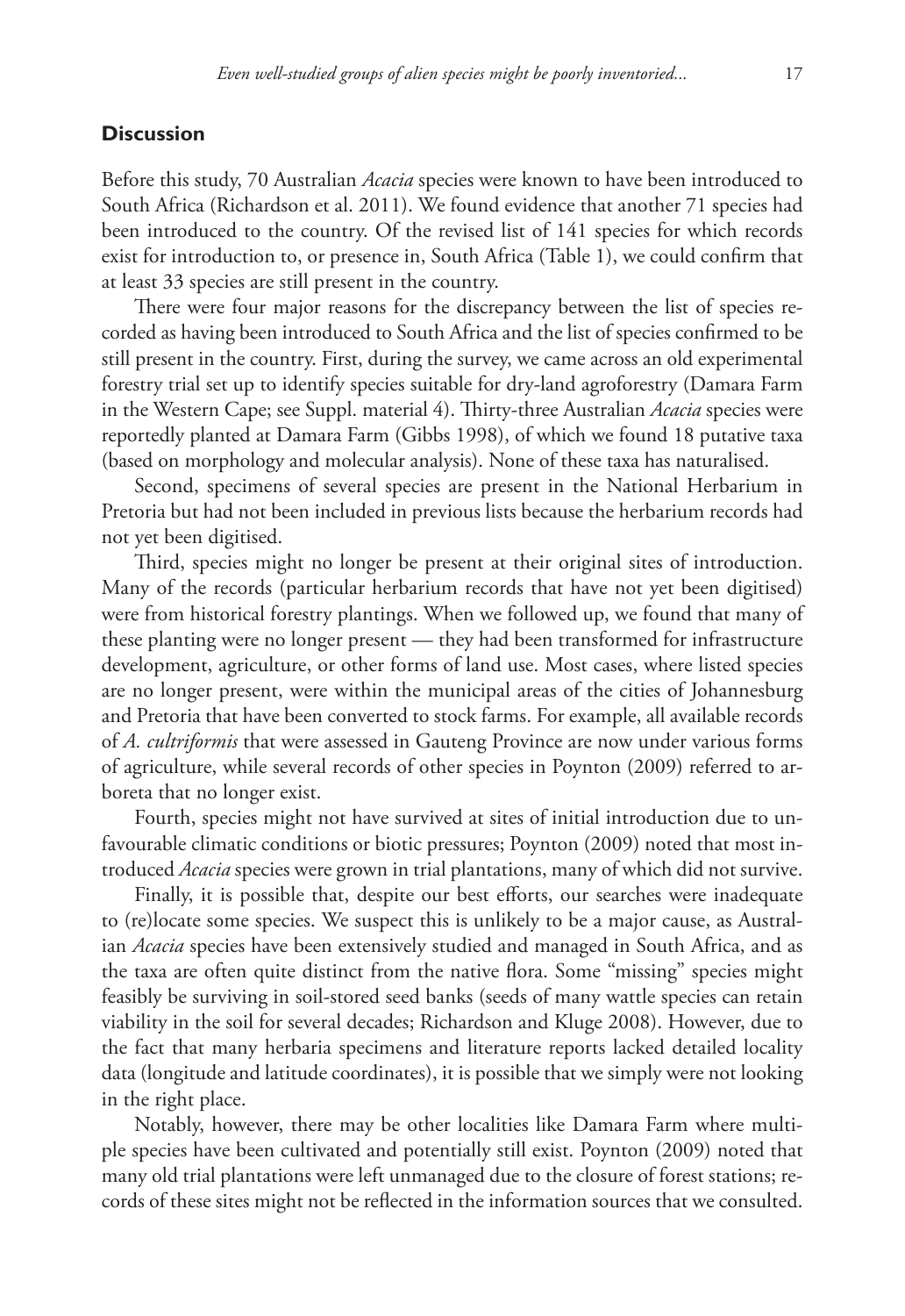Whatever the reasons for discrepancies in past estimates of wattle introductions in South Africa, it is clear that there is a high invasion debt for Australian *Acacia* species in the country (Rouget et al. 2016). If this debt were paid, it would lead to a substantial escalation in the extent of invasions and overall ecological and economic impacts of the group (Richardson et al. 2015). There appears to be no clear set of life-history features, or syndromes of traits, that separate invasive from non-invasive *Acacia* species (Gibson et al. 2011), nor is there a clear phylogenetic signal for invasiveness in the genus (Miller et al. 2017). This suggests that factors associated with propagule pressure and residence time have been the dominant drivers of invasiveness in this genus in South Africa. This highlights the importance of dealing with nascent invaders before population sizes and spatial extent are sufficiently large to drive self-sustaining invasions.

One way of reducing this invasion debt is through proactive management approaches, e.g. the detection, identification, assessment, and control of naturalised populations before they are widespread invaders. Some of the naturalised populations of Australian acacias in South Africa occur only at a few sites and so eradication is possible, but for some species, *A. cultriformis* specifically, it is likely that they are present at other locations that were not detected in this study. During the field visits in the cities of Bloemfontein and Johannesburg, people that had *A. cultriformis* in their gardens reported that this species was present in many gardens in neighbouring areas. As this species has been widely planted, it is likely that the extensive seed bank and high climatic suitability (Motloung et al. 2014) could make it a high invasion risk (Wilson et al. 2011). Of the naturalised species that were detected in this study, *A. cultriformis*  is the only one for which nation-wide eradication is likely to be not feasible (given the problems with locating all horticultural plantings).

Some of the taxa might also have been prevented from spreading due to the impact of biological control agents released to target the widespread Australian *Acacia* species. In this study, the biological control agents *Dasineura dielsi* (target species: *A. cyclops*) and *Trichilogaster acaciaelongifoliae* (target species: *A. longifolia*) were observed on both *A. floribunda* and *A. pendula*. *Dasineura dielsi* has previously been recorded on *A. implexa*, *A. melanoxylon*, *A. longifolia* and *A. saligna* (Impson et al. 2009, Kaplan et al. 2012). It is likely that the agents reduced seed production in a variety of introduced wattles, and potentially reduced the rate of spread of populations, though it is very unlikely they have resulted in the extirpation of any populations if there were no other management or land-use change.

Unlike other taxonomic groups of alien plants, where there are many misidentified herbarium records (e.g. *Melaleuca* spp.; Jacobs et al. 2017), we did not find many such misidentifications (though there is often little congruency between the molecular and morphological identifications). Our molecular approach could not resolve all taxonomic ambiguities, especially in cases where there was insufficient reference data for vouchers specimens (Parmentier et al. 2013) or short DNA sequence reads available (Stoeckle et al. 2011). This makes differentiation between closely related species difficult. Many of the species in our list (particularly those from Damara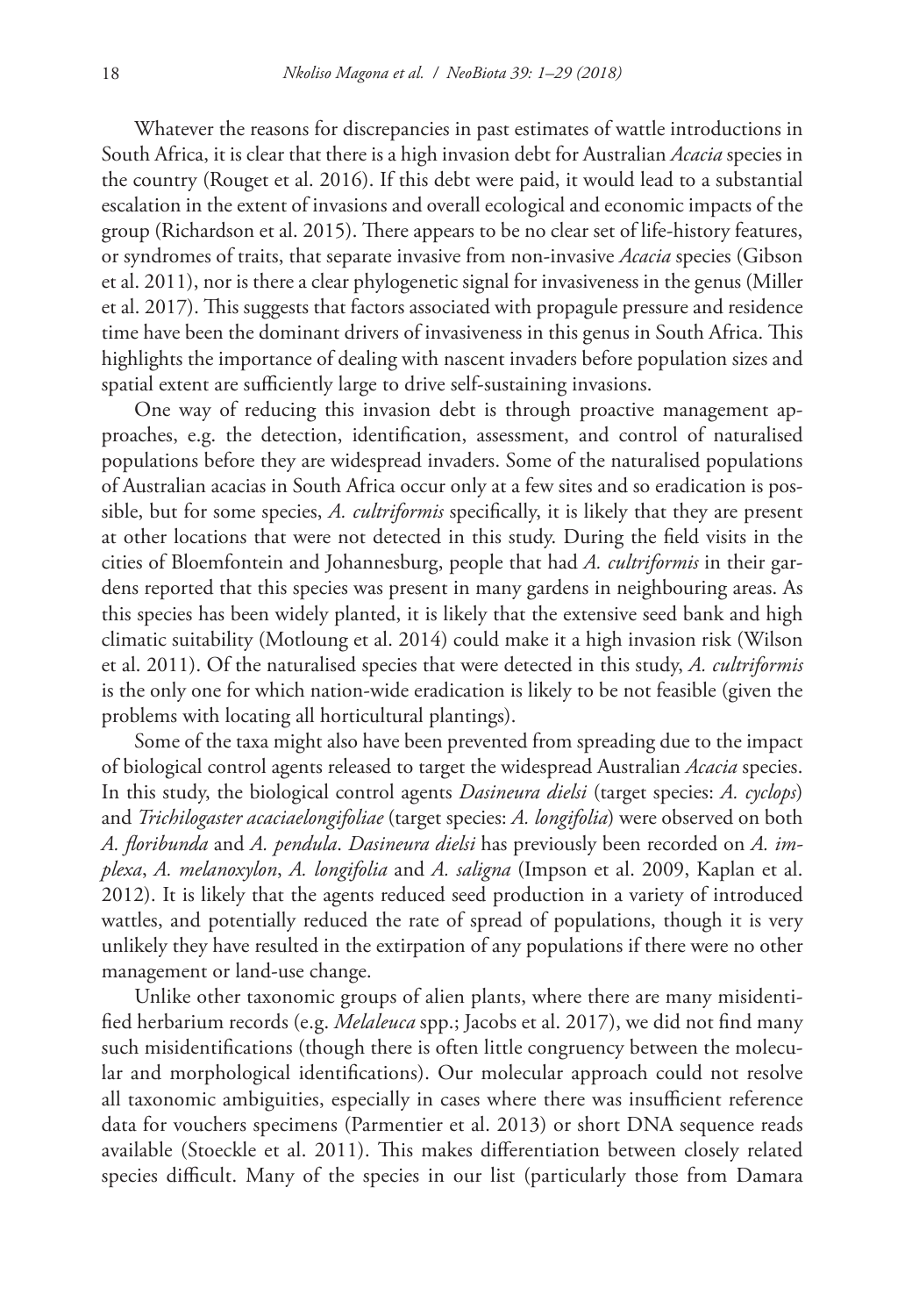Farm) remained unidentified. This could be because DNA sequencing data for the gene regions that we used are not available for many wattle species and/or because many showed 100% similarity to more than one taxon for the gene regions that were sequenced. We assumed that these results indicated a very closely-related species. There is a need for detailed morphological characterisation to identify these taxa with certainty [colleagues are busy collecting comprehensive herbarium specimens (i.e. with reproductive structures) that will hopefully provide clarity on the species present]. Despite these limitations, our molecular data did yield some interesting results — including identifying new species not previously recorded in South Africa (*A. hakeoides* and *A. ramulosa*); and casting doubt on the identities of three species that have long been included in lists of alien *Acacia* species in the country (*A. adunca*, *A. fimbriata*, *A. floribunda*).

Finally, the misapplication of the name *A. retinodes* for *A. provincialis* that was only uncovered by a reviewer of this manuscript indicates the continuing need for international collaboration with identifications. Such mistakes can lead to confusions with management as *A. retinodes* suckers but *A. provincialis* does not [cf. the misapplication of the name *Melaleuca ericifolia* (a resprouter) to *M. parvistaminea* (a reseeder) — the lack of resprouting in the field was one of the main triggers for a re-evaluation of the identification (Jacobs et al. 2014)].

While the work presented here has not definitely resolved all of the issues around the identity of Australian *Acacia* species in South Africa, it is clear that available inventories of even supposedly well-known taxa can be misleading. Better quantification of current introduction status is crucial for producing effective management strategies and for estimating the resources needed control targeted populations of alien plants (Wilson et al. 2013). They are also essential if we are to have confidence in comparative analyses of invasions.

## **Acknowledgements**

This work was supported by the South African National Department of Environment Affairs through funding of the South African National Biodiversity Institute's Invasive Species Programme and the DST-NRF Centre of Excellence for Invasion Biology. DMR acknowledges additional support from the National Research Foundation (grant 85417). We thank Sthembiso Gumede, Owethu Nomnganga, Virgil Jacobs, Jan-Hendrik Keet, Ulrike Irlich, George Sekonya, Kanyisa Jama, and various Working for Water teams for assistance in the field; Fiona Impson and Philip Weyl for alerting us about naturalised populations; the Armstrong family for allowing us access to Damara Farm; and Carien Kleinjan, Fiona Impson, Giuseppe Brundu, and Martin O'Leary for valuable comments on drafts of the manuscript and for clarifying the identification of *A. provincialis*. We thank Megan Koordom for generating DNA sequencing data and Heidi Hirsch for assisting with databasing the resulting information.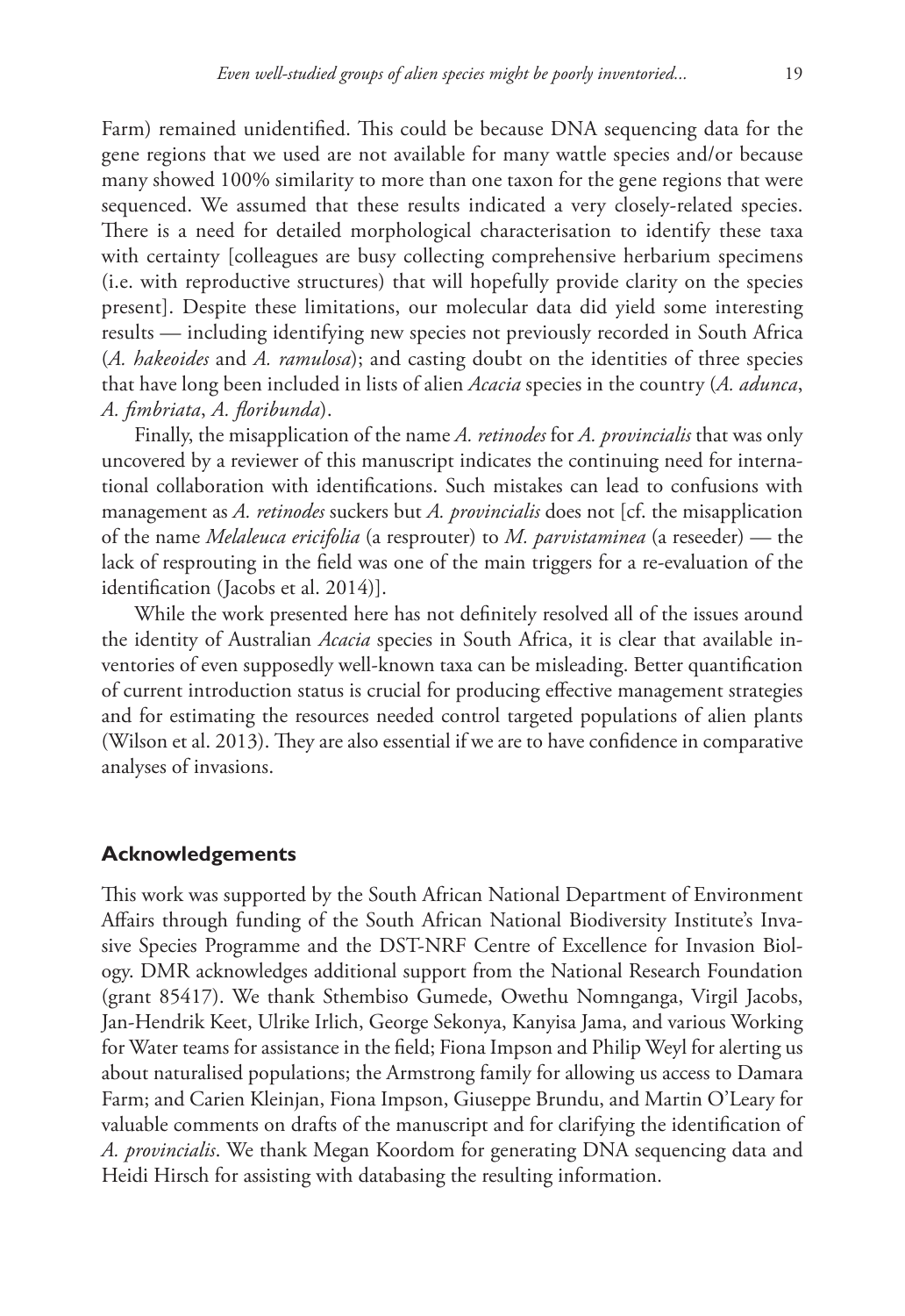## **References**

- Adamson RS (1938) The vegetation of South Africa. British Empire Vegetation Committee, London.
- Blackburn TM, Pyšek P, Bacher S, Carlton JT, Duncan RP, Jarošík V, Wilson JRU, Richardson DM (2011) A proposed unified framework for biological invasions. Trends Ecology and Evolution 26: 333–339. <https://doi.org/10.1016/j.tree.2011.03.023>
- Castro-Díez P, Godoy O, Saldaña A, Richardson DM (2011) Predicting invasiveness of Australian Acacia species on the basis of their native climatic affinities, life-history traits and human use. Diversity and Distributions 17: 934–945.<https://doi.org/10.1111/j.1472-4642.2011.00778.x>
- Donaldson JE, Hui C, Richardson DM, Wilson JRU, Robertson MP, Webber BL (2014a) Invasion trajectory of alien trees: the role of introduction pathway and planting history. Global Change Biology 20: 1527–1537. <https://doi.org/10.1111/gcb.12486>
- Donaldson JE, Richardson DM, Wilson JRU (2014b) The seed ecology of an ornamental wattle in South Africa—why has *Acacia elata* not invaded a greater area? South African Journal of Botany 94: 40–45. <https://doi.org/10.1016/j.sajb.2014.05.004>
- Gibbs L (1998) West Coast dryland forestry trials: as part of the Species provenance and demonstration trials in arid zones to establish potential for community development. Report UST 4/97-2, Stellenbosch University, Faculty of Forestry, 20.
- Gibson MR, Richardson DM, Marchante E, Marchante H, Rodger JG, Stone GN, Byrne M, Fuentes-Ramírez A, George N, Harris C, Johnson SD, Le Roux JJ, Miller JT, Murphy DJ, Pauw A, Prescott MN, Wandrag EM, Wilson JRU (2011) Reproductive biology of Australian Acacia species: Important mediator of invasiveness. Diversity and Distributions 17: 911–933.<https://doi.org/10.1111/j.1472-4642.2011.00808.x>
- Glen HF (2002) Cultivated plants of Southern Africa. Southern African National Biodiversity Institute, and Jacana, Johannesburg, South Africa, 420.
- Griffin AR, Midgley SJ, Bush D, Cunningham PJ, Rinaudo AT (2011) Global uses of Australian acacias. Recent trends and future prospects. Diversity and Distributions 17: 837–847. <https://doi.org/10.1111/j.1472-4642.2011.00814.x>
- Henderson L (1998) Southern African Plant Invaders Atlas (SAPIA). Applied Plant Science12: 31–32.
- Henderson L, Wilson JRU (2017) Changes in the composition and distribution of alien plants in South Africa: an update from the Southern African Plant Invaders Atlas (SAPIA). Bothalia 47:<https://doi.org/10.4102/abc.v47i2.2172>
- The University of California and Jepson herbaria, Berkeley. [http://www.ucjeps.berkeley.edu/](http://www.ucjeps.berkeley.edu/consortium/) [consortium/](http://www.ucjeps.berkeley.edu/consortium/) [sccessed on 10 March 2016]
- Impson FAC, Kleinjan CA, Hoffmann J H, Post JA, Wood AR (2011) Biological control of Australian *Acacia* species and *Paraserianthes lophantha* (Willd.) Nielsen (Mimosaceae) in South Africa. African Entomology 19: 186–207.<https://doi.org/10.4001/003.019.0210>
- Jacobs LEO, Richardson DM, Wilson JRU (2014) *Melaleuca parvistaminea* Byrnes (Myrtaceae) in South Africa: invasion risk and feasibility of eradication. South African Journal of Botany 94: 24–32. <https://doi.org/10.1016/j.sajb.2014.05.002>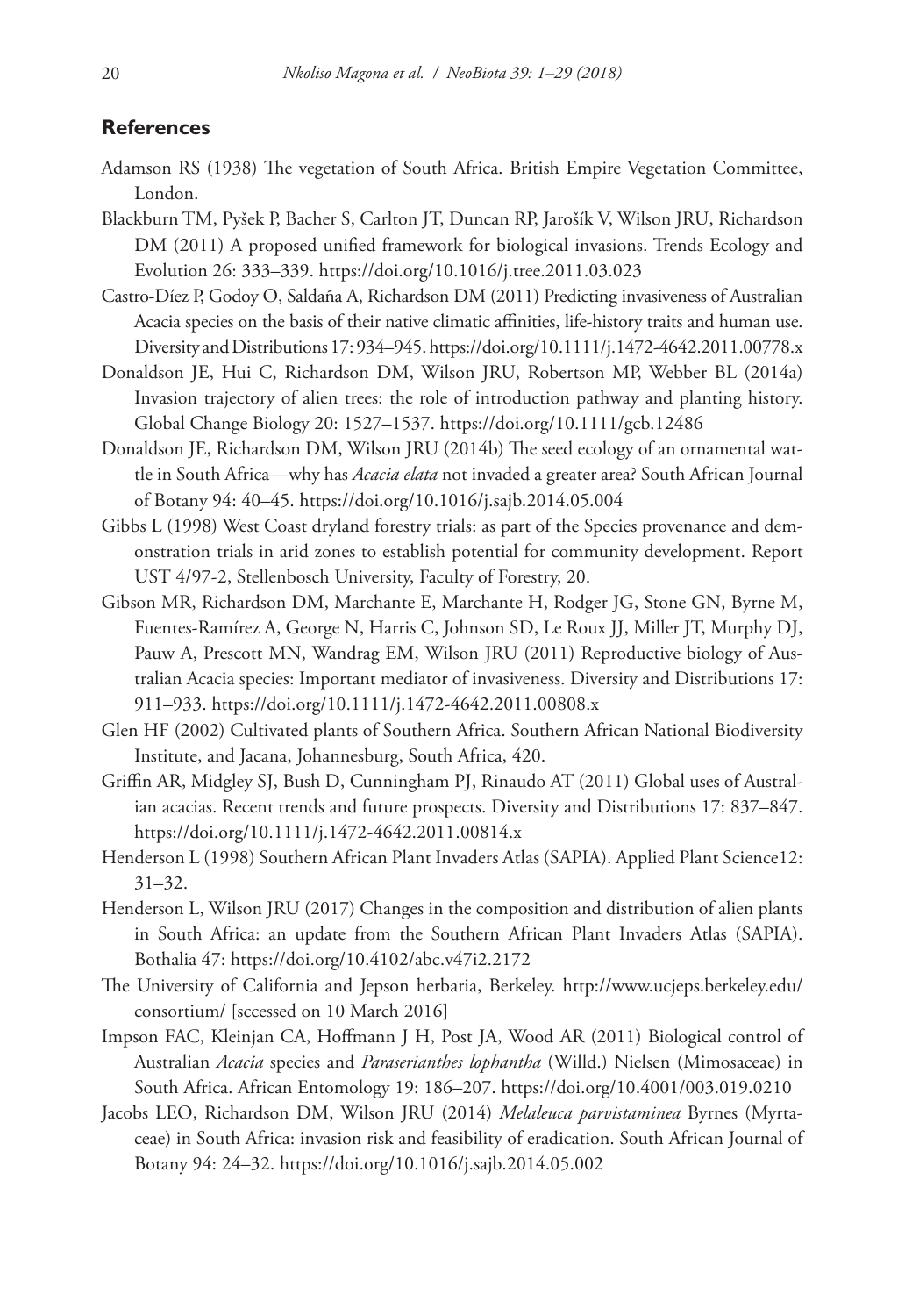- Jacobs LEO, Richardson DM, Lepschi B, Wilson JRU (2017) Quantifying errors and omissions in the listing of alien species: *Melaleuca* in South Africa as a case study. Neobiota 32: 89–105.<https://doi.org/10.3897/neobiota.32.9842>
- Kaplan H, van Niekerk A, Le Roux JJ, Richardson DM, Wilson JRU (2014) Incorporating risk mapping at multiple spatial scales into eradication management plans. Biological Invasions 16: 691–703.<https://doi.org/10.1007/s10530-013-0611-z>
- Kaplan H, van Zyl HWF, Le Roux JJ, Richardson DM, Wilson JRU (2012) Distribution and management of *Acacia implexa* (Benth.) in South Africa: A suitable target for eradication? South African Journal of Botany 83: 23–35. <https://doi.org/10.1016/j.sajb.2012.07.016>
- Kull CA, Shackleton CM, Cunningham PJ, Ducatillon C, Dufour-Dror JM, Esler KJ, Friday JB, Gouveia AC, Griffin AR, Marchante E, Midgley SJ, Pauchard A, Rangan H, Richardson DM, Rinaudo T, Tassin J, Urgenson LS, von Maltitz GP, Zenni RD, Zylstra MJ (2011) Adoption, use and perception of Australian *Acacia* species around the world. Diversity and Distributions 17: 822–836.<https://doi.org/10.1111/j.1472-4642.2011.00783.x>
- Kull CA, Tassin J (2012) Australian *Acacia* species: useful and (sometimes) weedy. Biological Invasions 14: 2229–2233. <https://doi.org/10.1007/s10530-012-0244-7>
- Latombe G, Pyšek P, Jeschke JM, Blackburn TM, Bacher S, Capinha C, Costello MJ, Fernández M, Gregory RD, Hobern D, Hui C, Jetz W, Kumschick S, McGrannachan C, Pergl J, Roy HE, Scalera R, Squires ZE, Wilson JRU, Winter M, Genovesi P, McGeoch MA (2017) A vision for global monitoring of biological invasions. Biological Conservation 213: 295–308.<https://doi.org/10.1016/j.biocon.2016.06.013>
- Le Maitre DC, Gaertner M, Marchante E, Ens EJ, Holmes PM, Pauchard A, O'Farrell PJ, Rogers AM, Blanchard R, Blignaut J, Richardson DM (2011) Impacts of Australian Acacia species on ecosystem services and functions, and options for restoration. Diversity and Distributions 17: 1015–1029.<https://doi.org/10.1111/j.1472-4642.2011.00816.x>
- Le Maitre DC, van Wilgen B, Gelderblom C, Bailey C, Chapman R, Nel J (2002) Invasive alien trees and water resources in South Africa: case studies of the costs and benefits of management. Forest Ecology and Management 160: 143–159. [https://doi.org/10.1016/](https://doi.org/10.1016/S0378-1127(01)00474-1) [S0378-1127\(01\)00474-1](https://doi.org/10.1016/S0378-1127(01)00474-1)
- Le Maitre DC, Versfeld DB, Chapman RA (2000) The impact of invading alien plants on surface water resources in South Africa: Preliminary assessment. Water SA 26: 397–408.
- Le Roux JJ, Brown G K, Byrne M, Ndlovu J, Richardson DM, Thompson GD, Wilson JRU (2011) Phylogeographic consequences of different introduction histories of invasive Australian *Acacia* species and *Paraserianthes lophantha* (Fabaceae) in South Africa. Diversity and Distributions 17: 861–871.<https://doi.org/10.1111/j.1472-4642.2011.00784.x>
- Le Roux JJ, Strasberg D, Rouget M, Morden CW, Koordom M, Richardson DM (2014) Relatedness defies biogeography: the tale of two island endemics (Acacia heterophylla and A. koa). New Phytologist, 204: 230–242. <https://doi.org/10.1111/nph.12900>
- Marais C, van Wilgen BW, Stevens D (2004) The clearing of invasive alien plants in South Africa: a preliminary assessment of costs and progress. South African Journal of Science 100: 97–103.
- McGeoch MA, Spear D, Kleynhans EJ, Marais E (2012) Uncertainty in invasive alien species listing. Ecological Applications 22: 959–971. <https://doi.org/10.1890/11-1252.1>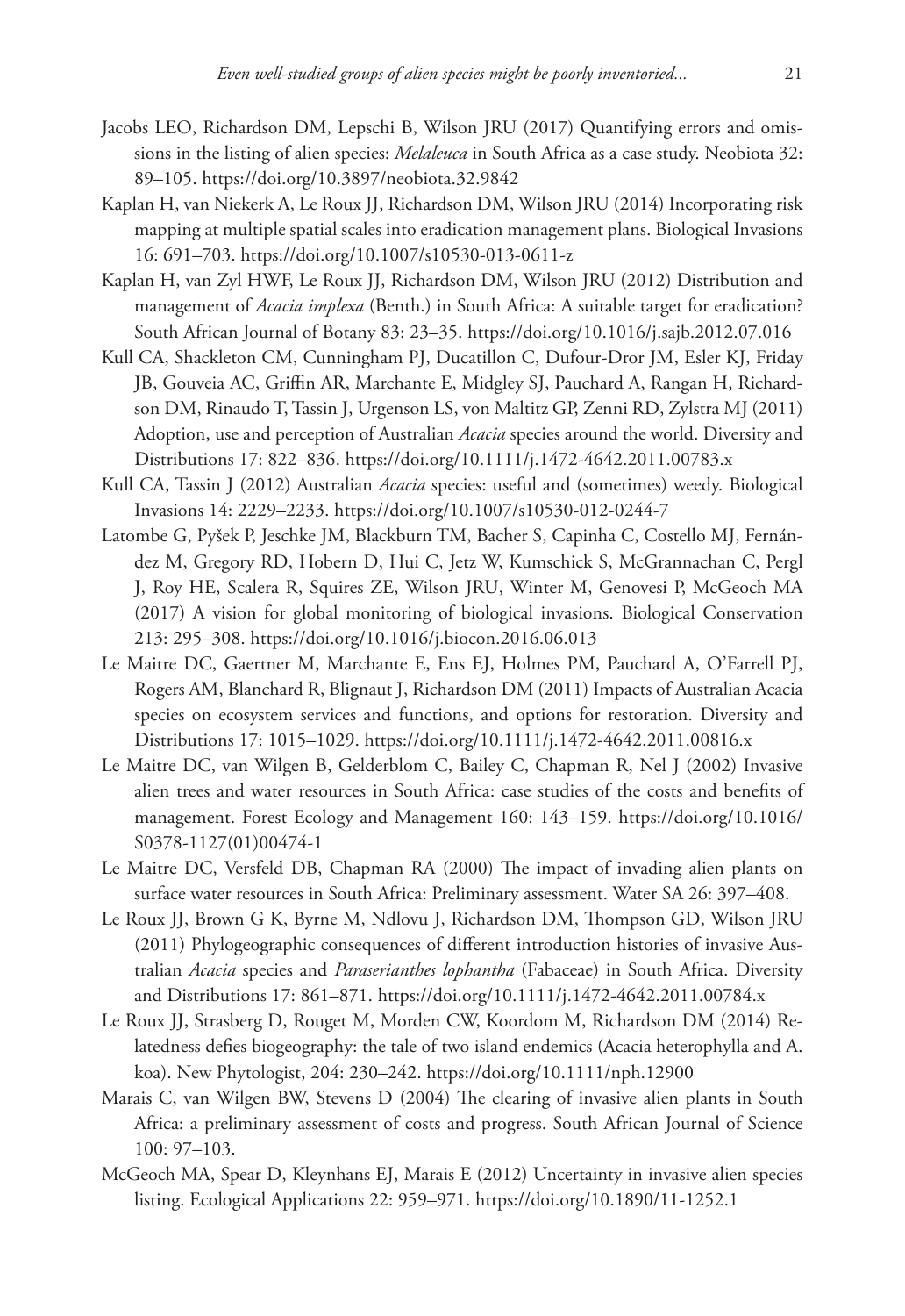- Meek C, Richardson DM, Mucina L (2010) A river runs through it: Land use and the composition of vegetation along a riparian corridor in the Cape Floristic Region, South Africa. Biological Conservation 143: 156–164.<https://doi.org/10.1016/j.biocon.2009.09.021>
- Morris J, Glen H (1978) PRECIS, the National Herbarium of South Africa (PRE) Computerized information system. Taxon 27: 449–462.<https://doi.org/10.2307/1219894>
- Motloung RF, Robertson MP, Rouget M, Wilson JRU (2014) Forestry trial data can be used to evaluate climate based species distribution models in predicting tree invasions. NeoBiota 20: 31–48.<https://doi.org/10.3897/neobiota.20.5778>
- Parmentier I, Duminil J, Kuzmina M, Philippe M, Thomas DW, Kenfack D, Chuyong GB, Cruaud C, Hardy OJ (2013) How effective are DNA barcodes in the identification of African rainforest trees? PLoS ONE 8(4): e54921.<https://doi.org/10.1371/journal.pone.0054921>
- Poynton RJ (2009) Tree Planting in Southern Africa: Other Genera. Department of Forestry Pretoria, South Africa, 773 pp.
- Regan HM, Colyvan M, Burgman MA (2002) A taxonomy and treatment of uncertainty for ecology and conservation biology Ecological Applications 12: 618–628. [https://doi.](https://doi.org/10.1890/1051-0761(2002)012%5B0618:ATATOU%5D2.0.CO;2) [org/10.1890/1051-0761\(2002\)012\[0618:ATATOU\]2.0.CO;2](https://doi.org/10.1890/1051-0761(2002)012%5B0618:ATATOU%5D2.0.CO;2)
- Rejmánek M, Richardson DM (2013) Trees and shrubs as invasive alien species 2013 update of the global database. Diversity and Distributions 19: 1093–1094. [https://doi.](https://doi.org/10.1111/ddi.12075) [org/10.1111/ddi.12075](https://doi.org/10.1111/ddi.12075)
- Richardson DM, Carruthers J, Hui C, Impson FAC, Miller J, Robertson MP, Rouget M, Le Roux JJ, Wilson JRU (2011) Human-mediated introductions of Australian acacias–a global experiment in biogeography. Diversity and Distributions 17: 771–787. [https://doi.](https://doi.org/10.1111/j.1472-4642.2011.00824.x) [org/10.1111/j.1472-4642.2011.00824.x](https://doi.org/10.1111/j.1472-4642.2011.00824.x)
- Richardson DM, Kluge RL (2008) Seed banks of invasive Australian *Acacia* species in South Africa: role in invasiveness and options for management. Perspectives in Plant Ecology, Evolution and Systematics 10: 161–177. <https://doi.org/10.1016/j.ppees.2008.03.001>
- Richardson DM, Le Roux JJ, Wilson JRU (2015) Australian acacias as invasive species: lessons to be learnt from regions with long planting histories. Southern Forests 77: 31–39. [https://](https://doi.org/10.2989/20702620.2014.999305) [doi.org/10.2989/20702620.2014.999305](https://doi.org/10.2989/20702620.2014.999305)
- Richardson DM, Pyšek P, Rejmánek M, Barbour MG, Panetta FD, West CJ (2000) Naturalization and invasion of alien plants: concepts and definitions. Diversity and Distributions 6: 93–107.<https://doi.org/10.1046/j.1472-4642.2000.00083.x>
- Richardson DM, Rejmánek M (2011) Trees and shrubs as invasive alien species–a global review. Diversity and Distributions 17: 788–809. [https://doi.org/10.1111/j.1472-](https://doi.org/10.1111/j.1472-4642.2011.00782.x) [4642.2011.00782.x](https://doi.org/10.1111/j.1472-4642.2011.00782.x)
- Ross JH (1975) The naturalized and cultivated exotic *Acacia* species in South Africa. Bothalia 11: 463–470.<https://doi.org/10.4102/abc.v11i4.1486>
- Rouget M, Richardson DM, Nel JL, Le Maitre DC, Egoh B, Mgidi T (2004) Mapping the potential spread of major plant invaders in South Africa using climatic suitability. Diversity and Distributions 10: 475–484.<https://doi.org/10.1111/j.1366-9516.2004.00118.x>
- Rouget M, Robertson MP, Wilson JRU, Hui C, Essl F, Renteria JL, Richardson DM (2016) Invasion debt–quantifying future biological invasions. Diversity and Distributions 22: 445–456.<https://doi.org/10.1111/ddi.12408>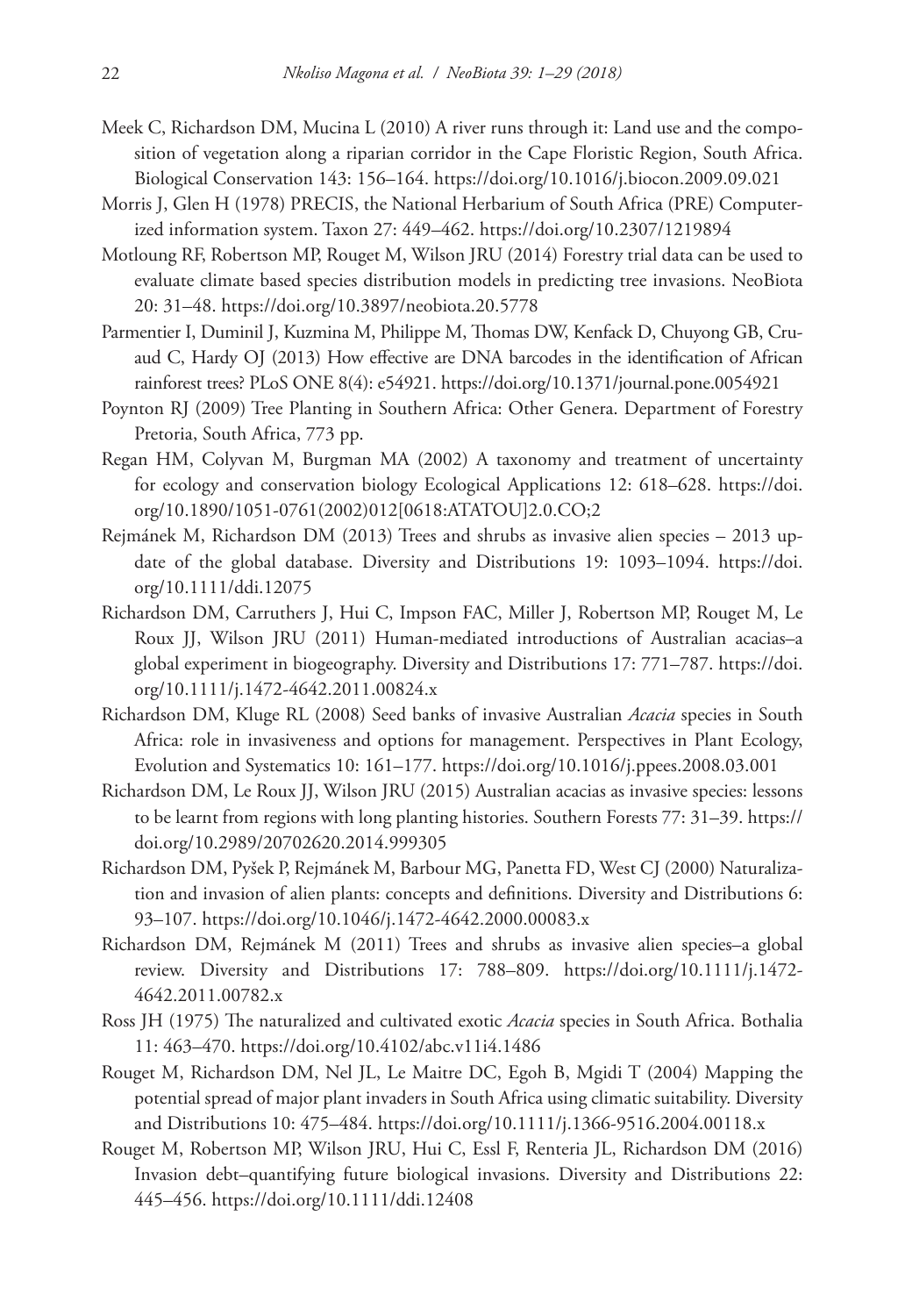- Stoeckle MY, Gamble CC, Kirpekar R, Young G, Ahmed S, Little DP (2011) Commercial teas highlight plant DNA barcode identification successes and obstacles. Scientific Reports 1: 42.<https://doi.org/10.1038/srep00042>
- The Plant List (2013) Version 1.1. Published on the Internet. <http://www.theplantlist.org/> [accessed 1 March 2018]
- Van Wilgen BW, Carruthers J, Cowling RM, Esler KJ, Forsyth AT, Gaertner M, Hoffman MT, Kruger FJ, Midgley GF, Palmer G, Pence G, Raimondo DC, Richardson DM, van Wilgen NJ, Wilson JRU (2016) Ecological research and conservation management in the Cape Floristic Region between 1945 and 2015: History, current understanding and future challenges. Transactions of the Royal Society of South Africa 71: 207–303. [https://doi.org/10.](https://doi.org/10.1080/0035919X.2016.1225607) [1080/0035919X.2016.1225607](https://doi.org/10.1080/0035919X.2016.1225607).
- Van Wilgen BW, Dyer C, Hoffmann JH, Ivey P, Le Maitre DC, Richardson DM, Rouget M, Wannenburgh A, Wilson JRU (2011) A strategic approach to the integrated management of Australian *Acacia* species in South Africa. Diversity and Distributions17: 1060–1075. <https://doi.org/10.1111/j.1472-4642.2011.00785.x>
- Van Wilgen BW, Richardson DM (2014) Challenges and trade-offs in the management of invasive alien trees. Biological Invasions 16: 721–734. [https://doi.org/10.1007/s10530-](https://doi.org/10.1007/s10530-013-0615-8) [013-0615-8](https://doi.org/10.1007/s10530-013-0615-8)
- Visser V, Langdon B, Pauchard A, Richardson DM (2014) Unlocking the potential of Google Earth as a tool in invasion science. Biological Invasions 16: 513–534. [https://doi.](https://doi.org/10.1007/s10530-013-0604-y) [org/10.1007/s10530-013-0604-y](https://doi.org/10.1007/s10530-013-0604-y)
- Wilson JRU, Caplat P, Dickie IA, Hui C, Maxwell BD, Nuñez MA, Pauchard A, Rejmánek M, Richardson DM, Robertson MP, Spear D, Webber BL, van Wilgen BW, Zenni RD (2014) A standardized set of metrics to assess and monitor tree invasions. Biological Invasions 16: 535–551.<https://doi.org/10.1007/s10530-013-0605-x>
- Wilson JRU, Gairifo C, Gibson MR, Arianoutsou M, Bakar BB, Baret S, Celesti-Grapow L, Ditomaso JM, Dufour-Dror JM, Kueffer C, Kull CA, Hoffmann JH, Impson FAC, Loope LL, Marchante E, Marchante H, Moore JL, Murphy DJ, Tassin J, Witt A, Zenni RD, Richardson DM (2011) Risk assessment, eradication, and biological control: Global efforts to limit Australian *Acacia* invasions. Diversity and Distributions 17: 1030–1046. [https://](https://doi.org/10.1111/j.1472-4642.2011.00815.x) [doi.org/10.1111/j.1472-4642.2011.00815.x](https://doi.org/10.1111/j.1472-4642.2011.00815.x)
- Wilson JRU, Ivey P, Manyama P, Nänni I, (2013) A new national unit for invasive species detection, assessment and eradication planning. South African Journal of Science 109: 5/6. <https://doi.org/10.1590/sajs.2013/20120111>
- Zenni RD, Wilson JRU, Le Roux JJ, Richardson DM (2009) Evaluating the invasiveness of *Acacia paradoxa* in South Africa. South African Journal of Botany 75: 485–496. [https://](https://doi.org/10.1016/j.sajb.2009.04.001) [doi.org/10.1016/j.sajb.2009.04.001](https://doi.org/10.1016/j.sajb.2009.04.001)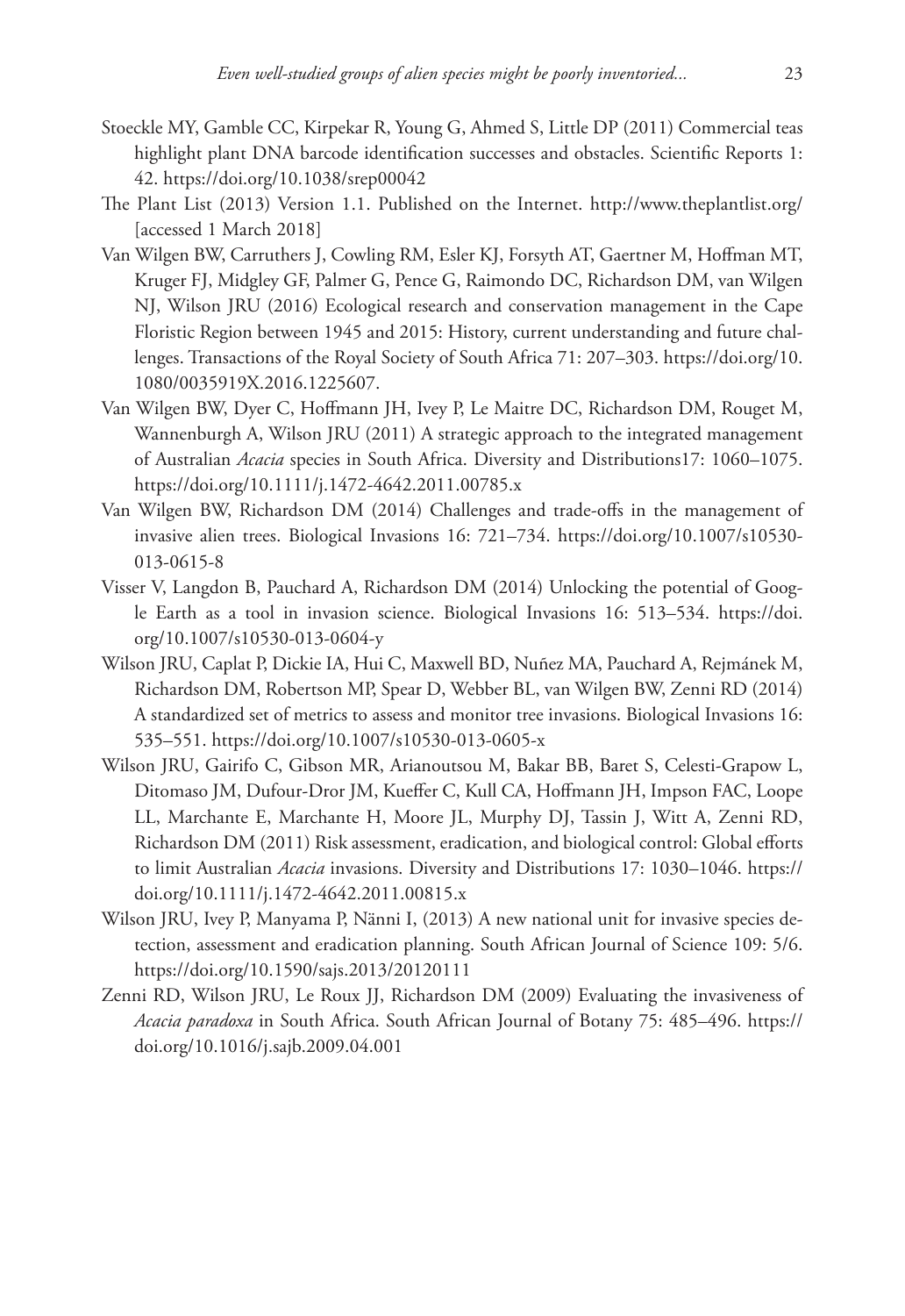# **Appendix 1**

A categorisation scheme for populations according to the Unified Framework for Biological Invasions (adapted from Blackburn et al. 2011).

| Category       | Definition                                                                                           |
|----------------|------------------------------------------------------------------------------------------------------|
| A              | Not transported beyond limits of native range                                                        |
|                | Individuals transported beyond limits of the native range, and held in captivity or quarantine       |
| B <sub>1</sub> | (i.e. individuals provided with conditions suitable for them, but explicit measures of               |
|                | containment are in place)                                                                            |
|                | Individuals transported beyond limits of native range, and in cultivation (i.e. individuals          |
| B2             | provided with conditions suitable for them, but explicit measures to prevent dispersal are limited   |
|                | at best)                                                                                             |
| B <sub>3</sub> | Individuals transported beyond limits of the native range, and directly released into novel          |
|                | environment                                                                                          |
| C <sub>0</sub> | Individuals released outside of captivity or cultivation in location where introduced, but incapable |
|                | of surviving for a significant period                                                                |
| C1             | Individuals surviving outside of captivity or cultivation in location where introduced, no           |
|                | reproduction                                                                                         |
| C <sub>2</sub> | Individuals surviving outside of captivity or cultivation at location where introduced.              |
|                | Reproduction occurring, but population is not self-sustaining                                        |
| C <sub>3</sub> | Individuals surviving outside of captivity or cultivation in location where introduced.              |
|                | Reproduction occurring. Population is self-sustaining                                                |
| D1             | Self-sustaining population outside of captivity or cultivation, with individuals surviving a         |
|                | significant distance from the original point of introduction                                         |
| D2             | Self-sustaining population outside of captivity or cultivation, with individuals surviving and       |
|                | reproducing a significant distance from the original point of introduction                           |
| E              | Fully invasive species, with individual dispersing, surviving and reproducing at multiple sites      |
|                | across a greater or lesser spectrum of habitats and extent of occurrence                             |

# **Appendix 2**

Species status reports for naturalised Australian *Acacia* species (using standardised metrics proposed by Wilson et al. 2014)

**Species**: *Acacia adunca* G.Don [note molecular work suggests this might be another taxon] **Location**: Groot Drakenstein (Bien Donne Farm). South Africa

**Status**: Naturalised; C3 under Blackburn: Individuals surviving outside of cultivation in location where introduced, reproduction occurring, and population self-sustaining.

**Potential**: Large proportion of the country is suitable.

**Abundance**: ~1000 plants (2014); lots of seeds stored in the seedbank

**Population Growth Rate:** Not known.

**Extent:** 1 population covering area of 0.27 ha as a closed canopy (i.e. condensed canopy area is also 0.27 ha).

**Spread**: From its native range, the seeds are spread by animal (ants and birds).

**Impact**: Has a potential to out-compete indigenous plants. *Acacia adunca* would fail a pre-border assessment as it scores higher than the threshold value of 6 that indicates species as being potentially invasive.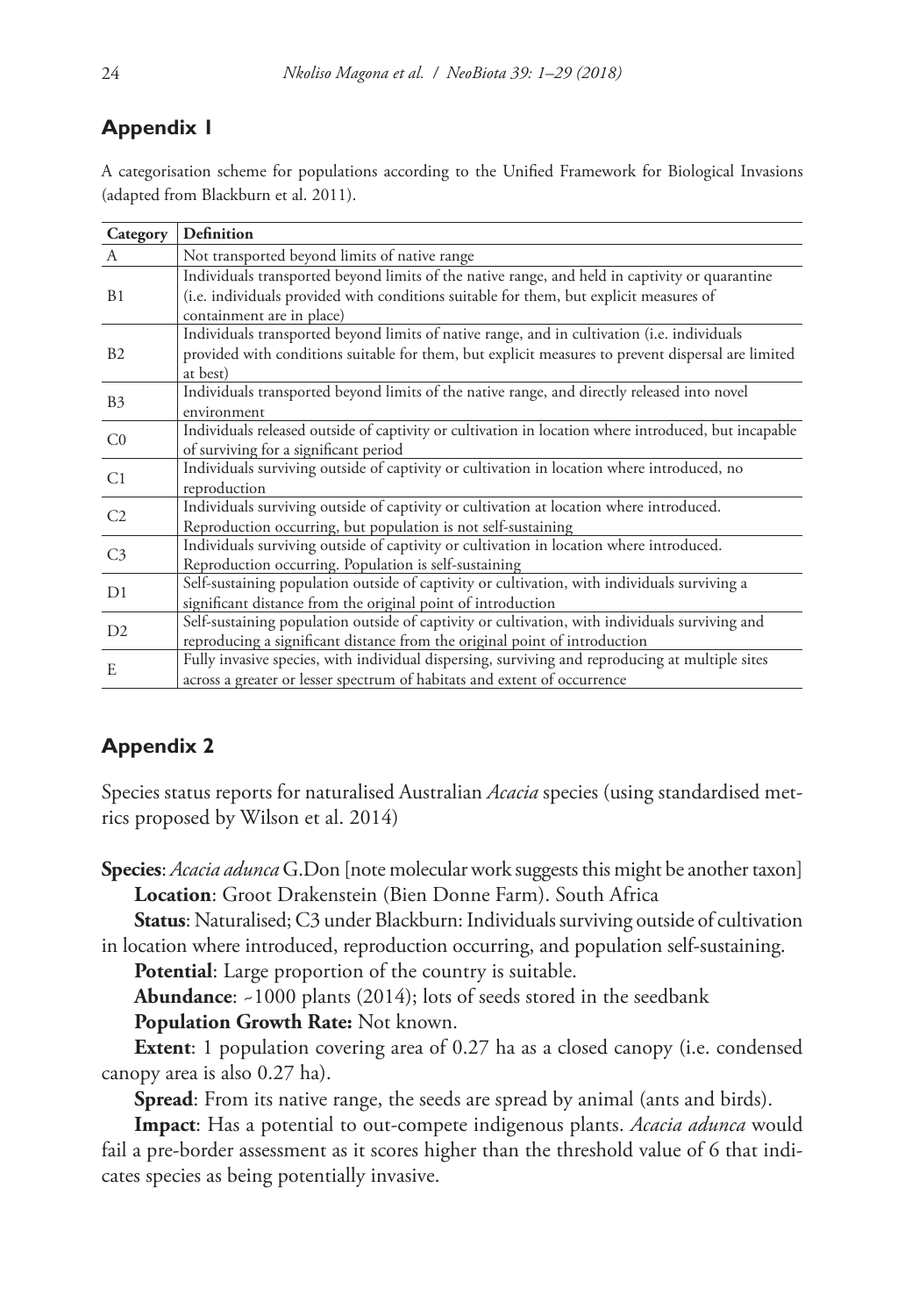**Threat**: Not specifically studied, but likely similar to other Australian acacias (see Le Maitre et al. 2011).

**Survey method(s) used:** Systematic walked transects to generate point distributions. Pamphlets were circulated to land owners. Herbarium specimens and the spotter website, South African Invasive Species, ISpot were examined.

**Notes:** Eradication plan in place

**Contact:** [invasivespecies@sanbi.org.za](mailto:invasivespecies@sanbi.org.za)

**Information compiled by:** Nkoliso Magona, [nkoliso@sun.ac.za](mailto:nkoliso@sun.ac.za)

**Species**: *Acacia cultriformis* G.Don

**Location**: Grahamstown (Makana Botanical Garden and Grey Dam).

**Status**: Naturalised; C3: Individuals surviving outside of cultivation in location where introduced, reproduction occurring, and population self-sustaining.

**Potential**: Large proportion of the country is suitable.

**Abundance**: 35 plants (2015).

**Population Growth Rate:** No seedlings were found during the survey, so nothing is known of population growth rates.

**Extent**: Two populations covering area of 1.28 ha. (Condensed area of 0.0519 ha).

**Spread**: In South Africa the species might be spread via seeds by people who are jogging or cycling.

**Impact**: Has a potential to out-compete indigenous plants. *Acacia cultriformis*  would fail a pre-border assessment as it scores higher than the threshold value of 6 that indicates species as being potentially invasive.

**Threat**: Not specifically studied, but likely similar to other Australian acacias (see Le Maitre et al. 2011).

**Survey method(s) used:** Systematic walked transects to generate point distributions. Pamphlets were circulated to land owners. Herbarium specimens and the spotter website, South African Invasive Species, ISpot were examined.

**Notes:** Eradication plan in place.

**Contact:** [nkoliso@sun.ac.za;](mailto:nkoliso@sun.ac.za) [invasivespecies@sanbi.org.za](mailto:invasivespecies@sanbi.org.za)

**Information compiled by:** Nkoliso Magona, [nkoliso@sun.ac.za](mailto:nkoliso@sun.ac.za)

**Species**: *Acacia fimbriata* G.Don [note molecular work suggests this might be another taxon]

**Location**: South Africa

**Status**: Invasive; D2: Self-sustaining population outside of cultivation that is a significant distance from the putative point of introduction.

**Potential**: Large proportion of the country is suitable.

**Abundance**: ~5 000 plants (2014); lots of seeds stored in the seedbank.

**Population Growth Rate:** Not known,

**Extent:** 3 populations covering area of 53 ha. (Condensed area 0.73 ha)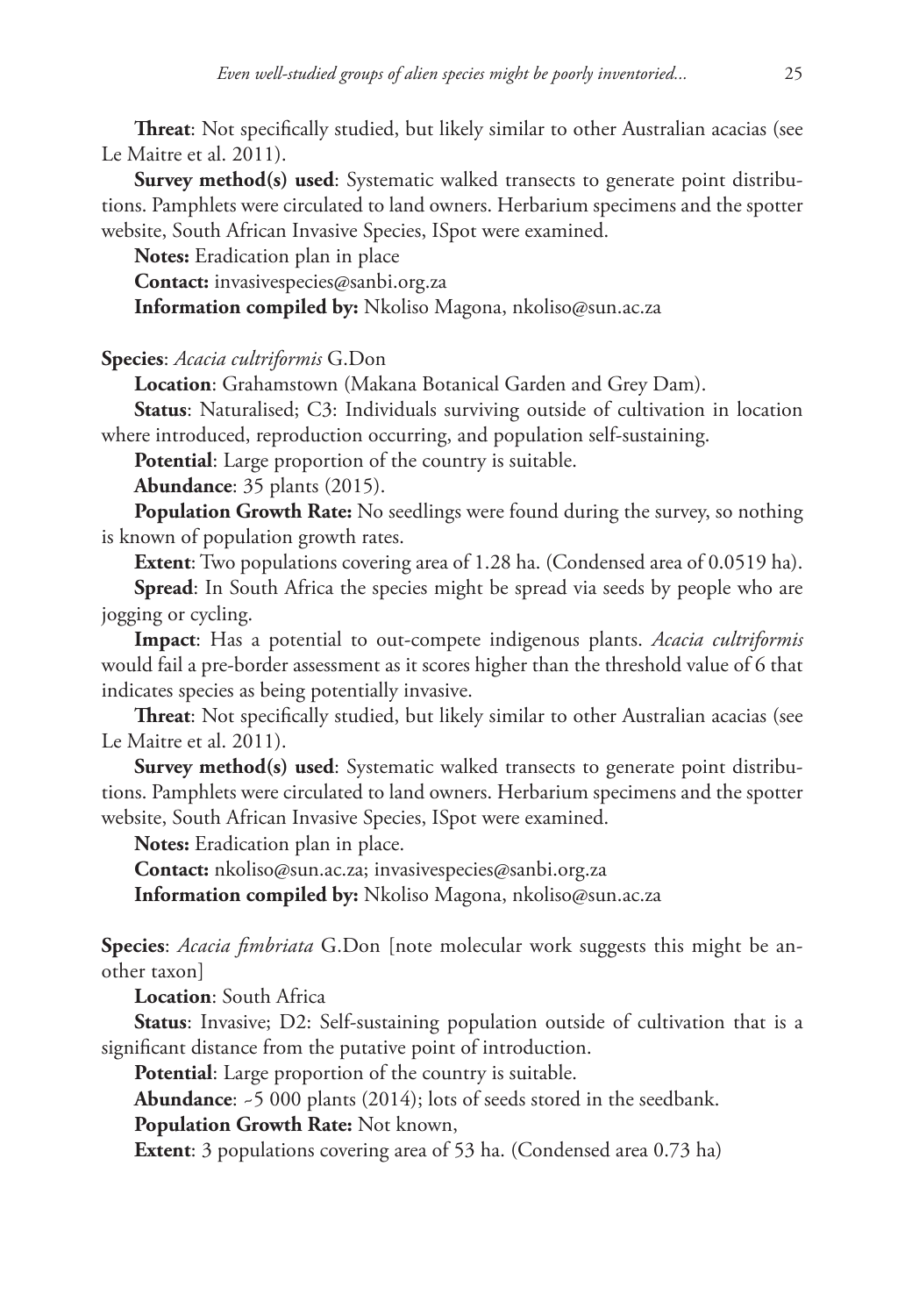**Spread**: In its native range, seeds are spread by animal (ants and birds). It was introduced to botanical garden and now it is found naturalised at the botanic gardens and a waste dumping site (presumably taken there as garden refuse).

**Impact**: Has the potential to out-compete indigenous plants. *Acacia fimbriata* would fail a pre-border assessment as it scores higher than the threshold value of 6 that indicates species as being potentially invasive.

**Threat**: Not quantified.

**Survey method(s) used:** Systematic walked transects to generate point distributions. Pamphlets were circulated to land owners. Herbarium specimens and the spotter website, South African Invasive Species, ISpot were.

**Notes:** Eradication plan in place

**Contact:** [invasivespecies@sanbi.org.za](mailto:invasivespecies@sanbi.org.za)

**Information compiled by:** Nkoliso Magona, [nkoliso@sun.ac.za](mailto:nkoliso@sun.ac.za)

**Species**: *Acacia piligera* A.Cunn (Fabaceae)

**Location:** Tokai

**Status**: Naturalised; C3: Individuals surviving outside of cultivation in location where introduced, reproduction occurring, and population self-sustaining.

**Potential**: Not quantified.

**Abundance**: ~174 plants (2015); lot of seeds stored in the seedbank.

**Population Growth Rate:** Not known, but based on the observed seedling recruitment events occurred after rain and fire, it is believed that water and heat may be the cause of population growth rate.

**Extent**: One population covering area of 0.0947 ha. (condensed area of 0.0947 ha).

**Spread**: In its native range, the seeds are dispersed by animals (ants). In South Africa, it has not spread from its original cultivation area.

**Impact**: Not quantified

**Threat**: Not specifically studied, but likely similar to other Australian acacias (see Le Maitre et al. 2011).

**Survey method(s) used**: Systematic walked transects to generate point distributions. Pamphlets were circulated to land owners; herbarium specimens and the spotter website, South African Invasive Species, ISpot were.

**Notes:** Eradication plan in place.

**Contact:** [invasivespecies@sanbi.org.za](mailto:invasivespecies@sanbi.org.za)

**Information compiled by:** Nkoliso Magona, [nkoliso@sun.ac.za](mailto:nkoliso@sun.ac.za)

**Species**: *Acacia provincialis* A.Camus (*A. retinodes* Schltdl. mis-applied in South Africa) (Fabaceae)

**Location**: Tokai Arboretum

**Status**: Naturalised; C3: Individuals surviving outside of cultivation in location where introduced, reproduction occurring, and population self-sustaining.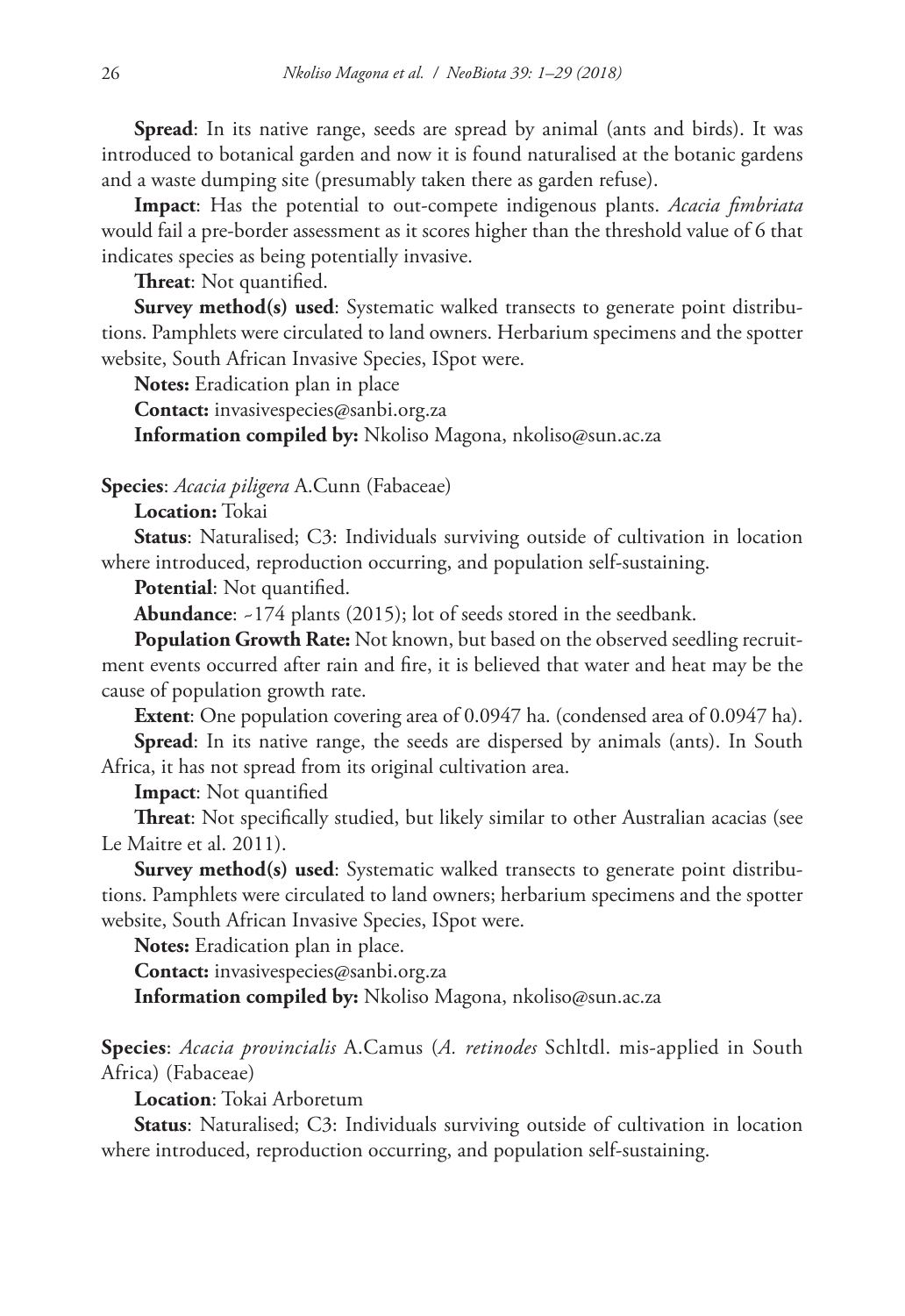**Potential**: A large proportion of the country is suitable for this species.

Abundance: <50 plants (2014); Relatively small seedbanks.

**Population Growth Rate:** Not known.

**Extent**: One population covering area of 0.25 ha. (as it is a closed canopy, condensed area is essentially the same, i.e. 0.25 ha)

**Spread**: In its native range, seeds are dispersed by animals (ants and birds).

**Impact**: Has the potential to out-compete indigenous plants. *Acacia provincialis* would fail a pre-border assessment as it scores higher than the threshold value of 6 that indicates species as being potentially invasive.

**Threat**: Not specifically studied, but likely similar to other Australian acacias (see Le Maitre et al. 2011).

**Survey method(s) used:** Systematic walked transects to generate point distributions. Pamphlets were circulated to land owners. Herbarium specimens and the spotter website, South African Invasive Species, ISpot were examined.

**Notes:** Eradication plan in place

**Contact:** [invasivespecies@sanbi.org.za](mailto:invasivespecies@sanbi.org.za)

**Information compiled by:** Nkoliso Magona, [nkoliso@sun.ac.za](mailto:nkoliso@sun.ac.za)

**Species**: *Acacia viscidula* Benth. (Fabaceae)

**Location**: Newlands forest.

**Status**: Naturalised; C3: Individuals surviving outside of cultivation in location where introduced, reproduction occurring, and population self-sustaining.

**Potential**: Large proportion of the country is suitable

**Abundance**: ~1200 plants (2014).

**Population Growth Rate:** Not known.

**Extent:** Two populations covering area of 3.5 ha. (Condensed area of 0.077 ha).

**Spread**: In its native range, seeds are spread by animals (ants and birds).

**Impact**: Has the potential to out-compete indigenous plants. *Acacia viscidula* would fail a pre-border assessment as it scores higher than the threshold value of 6 that indicates species as being potentially invasive.

**Threat**: Not specifically studied, but likely similar to other Australian acacias (see Le Maitre et al., 2011).

**Survey method(s) used:** Systematic walked transects to generate point distributions. Pamphlets were circulated to land owners. Herbarium specimens and the spotter website, South African Invasive Species, ISpot were examined.

**Notes:** Eradication plan in place. Plants are vigorous resprouters

**Contact:** [invasivespecies@sanbi.org.za](mailto:invasivespecies@sanbi.org.za)

**Information compiled by:** Nkoliso Magona, [nkoliso@sun.ac.za](mailto:nkoliso@sun.ac.za)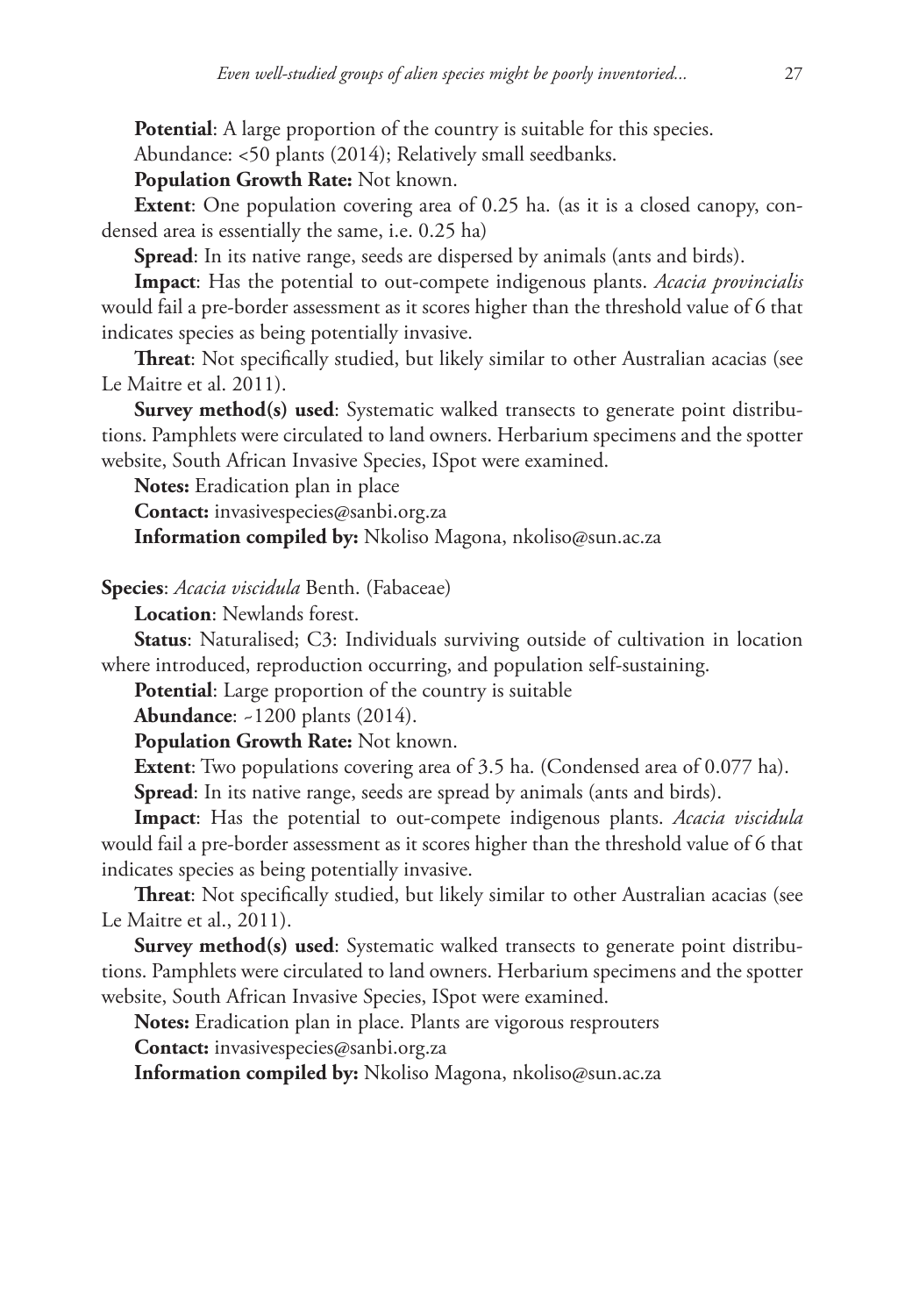## **Supplementary material 1**

**Molecular and morphological assessments for the identity of Australian Acacia species collected in South Africa: a) from naturalised populations not previously assessed; and b) from Damara Farm near Malmesbury in South Africa**

Authors: Nkoliso Magona, David M. Richardson, Johannes J. Le Roux, Suzaan Kritzinger-Klopper, John R. U. Wilson

Data type: Table linking linking samples to Genbank accession numbers.

Copyright notice: This dataset is made available under the Open Database License [\(http://opendatacommons.org/licenses/odbl/1.0/](http://opendatacommons.org/licenses/odbl/1.0/)). The Open Database License (ODbL) is a license agreement intended to allow users to freely share, modify, and use this Dataset while maintaining this same freedom for others, provided that the original source and author(s) are credited.

Link: <https://doi.org/10.3897/neobiota.39.23135.suppl1>

## **Supplementary material 2**

**South African herbarium accession numbers for specimens that were not available online at <http://newposa.sanbi.org> as of 1 March 2018**

Authors: Nkoliso Magona, David M. Richardson, Johannes J. Le Roux, Suzaan Kritzinger-Klopper, John R. U. Wilson

Data type: Table of species and corresponding herbarium numbers.

Copyright notice: This dataset is made available under the Open Database License [\(http://opendatacommons.org/licenses/odbl/1.0/](http://opendatacommons.org/licenses/odbl/1.0/)). The Open Database License (ODbL) is a license agreement intended to allow users to freely share, modify, and use this Dataset while maintaining this same freedom for others, provided that the original source and author(s) are credited.

Link: <https://doi.org/10.3897/neobiota.39.23135.suppl2>